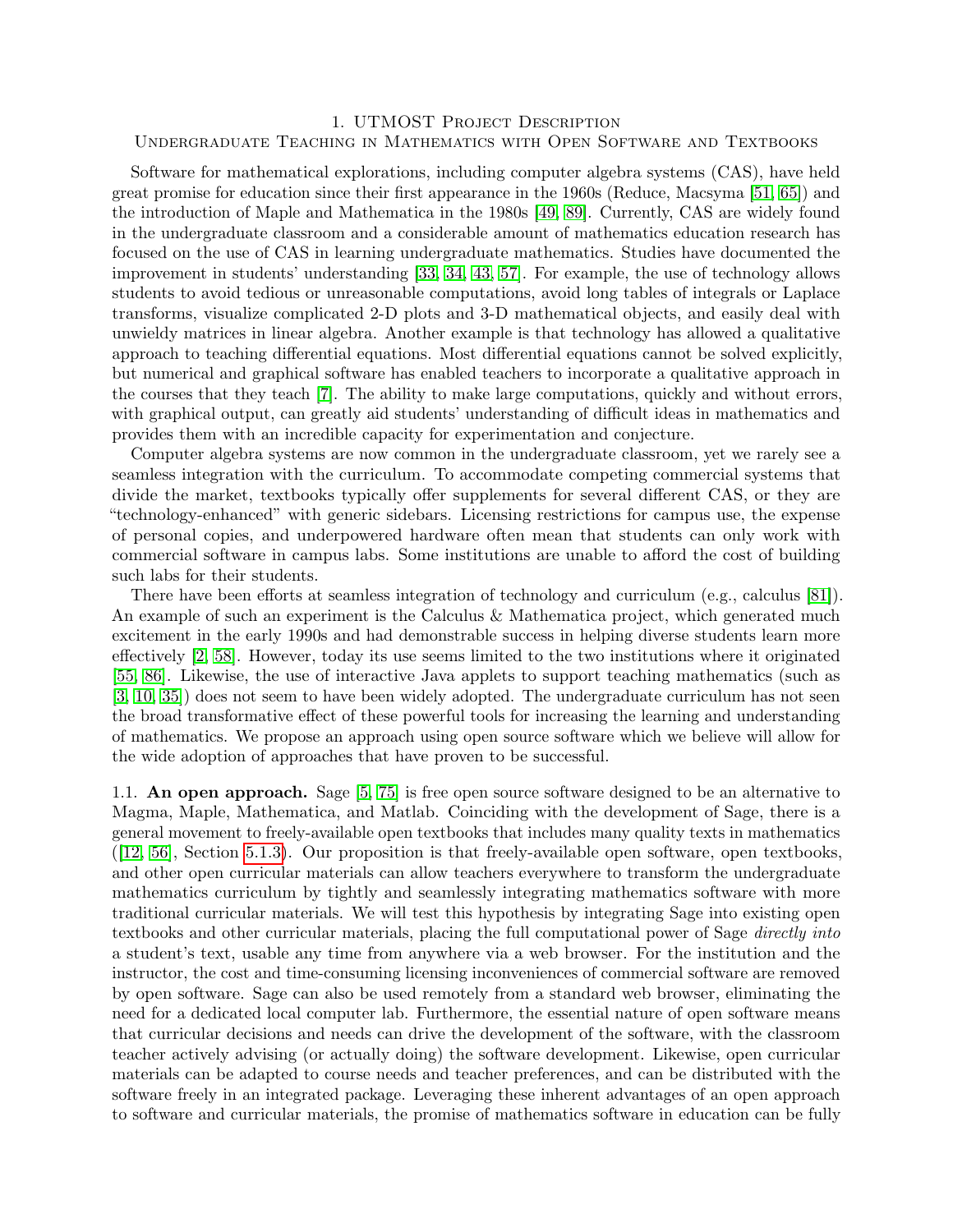realized by faculty and students. Our work will create and disseminate a model for this integration, addressing both the pedagogical and technical aspects, so that other faculty authors can realize the advantages in their own curricular materials and courses.

More specifically, UTMOST will build and test a model for easily integrating open mathematics software and open educational materials into the mathematics curriculum and classroom as follows.

- We will create a system that makes it easy for authors to convert open textbooks and other curricular materials to Sage worksheets, interspersing runnable interactive demonstrations and exercises and live Sage code with publication-quality typeset mathematics.
- We will convert existing mature open textbooks to this format and create new curricular materials targeting this format, as demonstrations and tests of both the technical and pedagogical aspects of this new approach.
- We will partner with ten diverse institutions to test these materials in a wide variety of courses, and provide support for their use and assistance for the creation of new materials.
- We will evaluate the effectiveness of our model for making it easy to adopt open mathematics software and textbooks and making it easy to create integrated open curricular materials, and we will measure the resulting impact on teaching practices and the learning of mathematics with the expert assistance of professional evaluators.

In addition to workshops and other presentations, materials created or enhanced by UTMOST will be widely distributed with open licenses and made available through the global Sage website (<www.sagemath.org> [\[75\]](#page-17-5)). As appropriate, they will also be available in Sage itself or through a new open textbook initiative at the American Institute of Mathematics [\[1\]](#page-15-6) as part of this project.

## 2. Trends in Scientific Communication

The cost of academic research journals, especially in science, combined with dissemination restrictions imposed by copyright law and new dissemination possibilities afforded by technology, are collectively referred to by librarians as the "serials crisis" [\[9\]](#page-15-7). Faculty have come a long way in their efforts to return scientific publication to a free exchange of ideas. Electronic journals and public repositories now publish articles with licenses that explicitly allow for sharing new results easily via the Internet without distribution fees. Government initiatives, such as the Public Access Policy of the National Institutes of Health [\[54\]](#page-17-7) and the Policy Forum on Public Access of the White House Office of Science and Technology [\[88\]](#page-18-3), are working to accelerate this trend.

Following on the sea change in research publication, the next wave is open textbooks. Faculty are all too familiar with the problems that plague commercial textbook publication, such as high prices, edition churn, and orphaned works. Open licenses are now being used to assert control of these critical resources for education, with faculty in mathematics, computer science, and business as the leaders [\[22,](#page-15-8) [79,](#page-17-8) [85\]](#page-18-4). Government is poised to accelerate this open textbook trend at all levels, with Senator Durbin proposing legislation directing the Department of Education to award grants for the creation of open textbooks by faculty [\[19\]](#page-15-9), Washington State's initiative to provide open textbooks for the eighty highest-enrollment courses in its community college system [\[87\]](#page-18-5), and California's initiative to create free digital textbooks for its high schools [\[71\]](#page-17-9).

With the emergence of viable and comprehensive open source software for mathematics, there is now a spectacular opportunity for mathematics teachers to use, extend, and create this important software for mathematics education and shape it to reach its full potential in the service of educating students. UTMOST will create an easy path for all faculty to make the initial transition to open software, open textbooks, and open curricular materials in their courses. This path will make it easy for diverse schools and faculty to employ mathematics software to transform the classroom into an interactive lab which takes the study of mathematics to a new level.

2.1. Imagine this! A student is learning about row-reducing matrices in a beginning linear algebra course. The electronic version of their textbook is an online Sage worksheet they can view from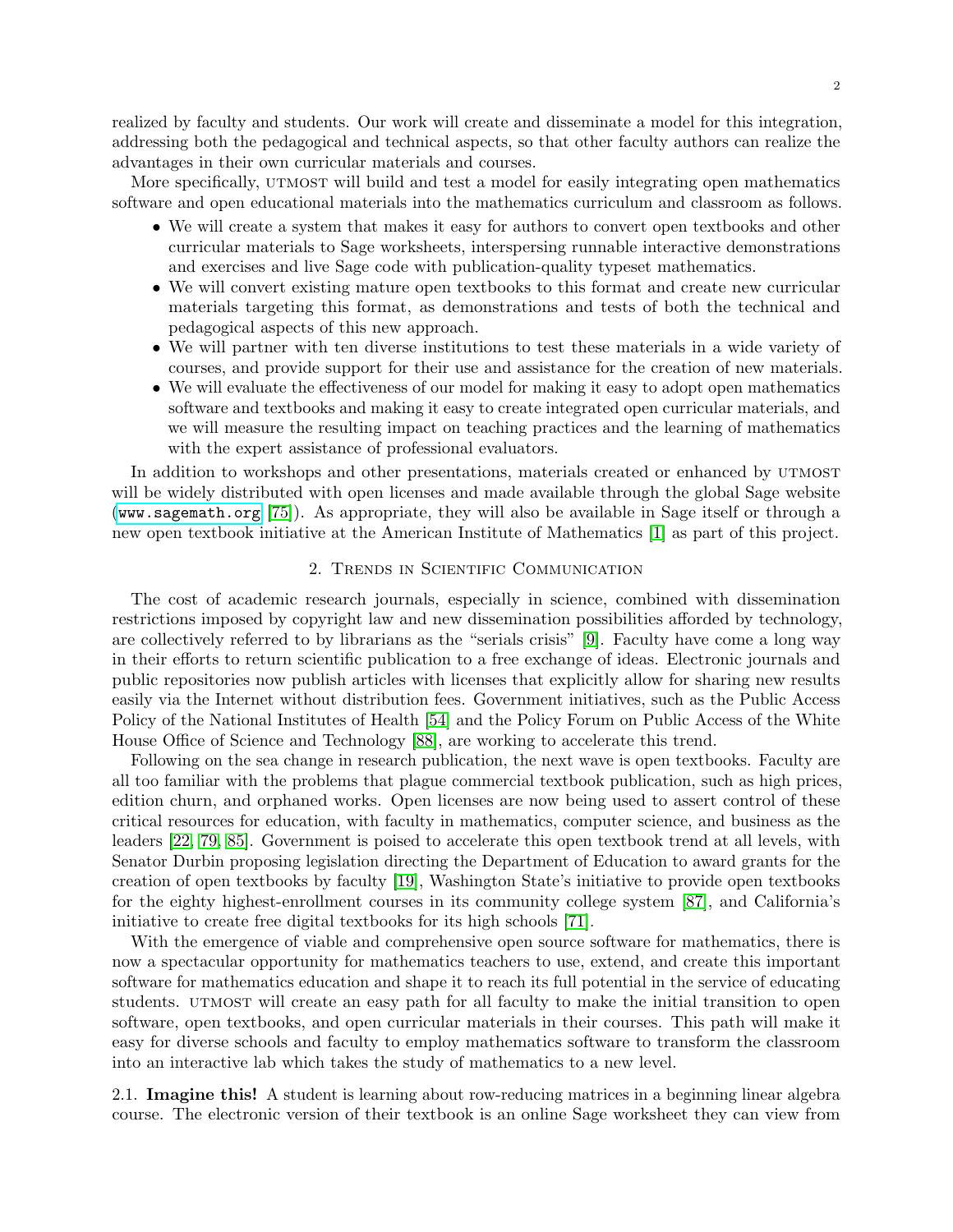anywhere. Mathematical equations, with publication-quality typesetting, describe the procedure. An interactive demonstration, embedded in the worksheet where an example normally would be, allows the student to step through row-reducing a matrix that was generated on-the-fly (see the second screenshot in the supplementary documentation). When ready to guide the procedure themselves, the student may choose the row operation to apply at each step of the reduction. The correct notation for each operation is displayed and the operation itself is highlighted with color-coded entries in the displayed matrix. Another example shows the student how to use a built-in Sage command to row-reduce a matrix. With a single click, the student creates an empty code cell under the example to experiment with the command.

In class, the instructor does one simple example on the board. Then the instructor opens a Sage worksheet, displaying the same demonstration that is in every student's electronic textbook. Students guide the choice of row operations at each step for several examples of increasing complexity. At the end of class, the instructor clicks a button to publish the work from that day's class session to the class Sage server. After class, students view the worksheet as they review their notes. They can also, with a click, copy the worksheet into their notes, as well as annotate or make changes.

The book's exercises include an interactive problem generator that creates matrices of studentspecified sizes and complexity for the student to row-reduce. There is a "Solution" button which generates a step-by-step solution. An advanced exercise guides a student through investigating numerical issues that arise in row reduction. By changing one parameter within a command, the matrices track numerical error bounds via interval arithmetic, and the student discovers that numerical errors can be a significant problem for some matrices.

A group exercise asks students to collaboratively write and test a short function to implement row-reduction using row operations. The student clicks a button to open a new Sage worksheet and types in a few lines using Sage matrices and commands. The student evaluates the code with a single click. Satisfied with their work, the student clicks another button, publishing the worksheet to the rest of the group for testing. Later that evening, the student checks the worksheet and sees that other students have tested the function, found an error, and repaired it.

The next week, the instructor logs into the online Sage server with a web browser and looks over all of the published worksheets for the group projects. The instructor annotates each worksheet online, using an embedded word processor that supports mathematical typesetting [\[14,](#page-15-10) [84\]](#page-18-6).

The instructor writes a quiz on row-reduction techniques. Inside the LAT<sub>EX</sub> file for the quiz, the instructor includes a Sage command to create a simple matrix in reduced-row echelon form, which will be the *answer* to a quiz problem. The instructor then uses Sage commands inside the LAT<sub>EX</sub> file to do several simple row operations to transform the answer matrix to the matrix the students will row-reduce. The embedded Sage commands are executed automatically when the quiz is formatted with LAT<sub>EX</sub> [\[18\]](#page-15-11), and the resulting question matrix is automatically incorporated in the printed quiz, while the answer matrix and a detailed solution are automatically incorporated in the answer key.

### 3. Why Sage?

Sage is a natural choice for software to realize the benefits of an open approach to the undergraduate mathematics curriculum. Sage is a comprehensive program with an open development process, a modular design philosophy, an easy-to-use interface utilizing standard web browsers, tight integration with LAT<sub>EX</sub>, and an industry-standard programming language. With an open license, the ability to run on a remote server, and a platform-independent interface, Sage removes substantial financial and logistical barriers to classroom use of mathematics software. In this section, we describe the many features of Sage that make it a good choice for integrating mathematics software with open textbooks and other curricular materials.

3.1. A comprehensive program. Sage's modular design allows symbolic, exact, and numerical approaches to mathematics to coexist equally. Mathematical objects, such as functions, differential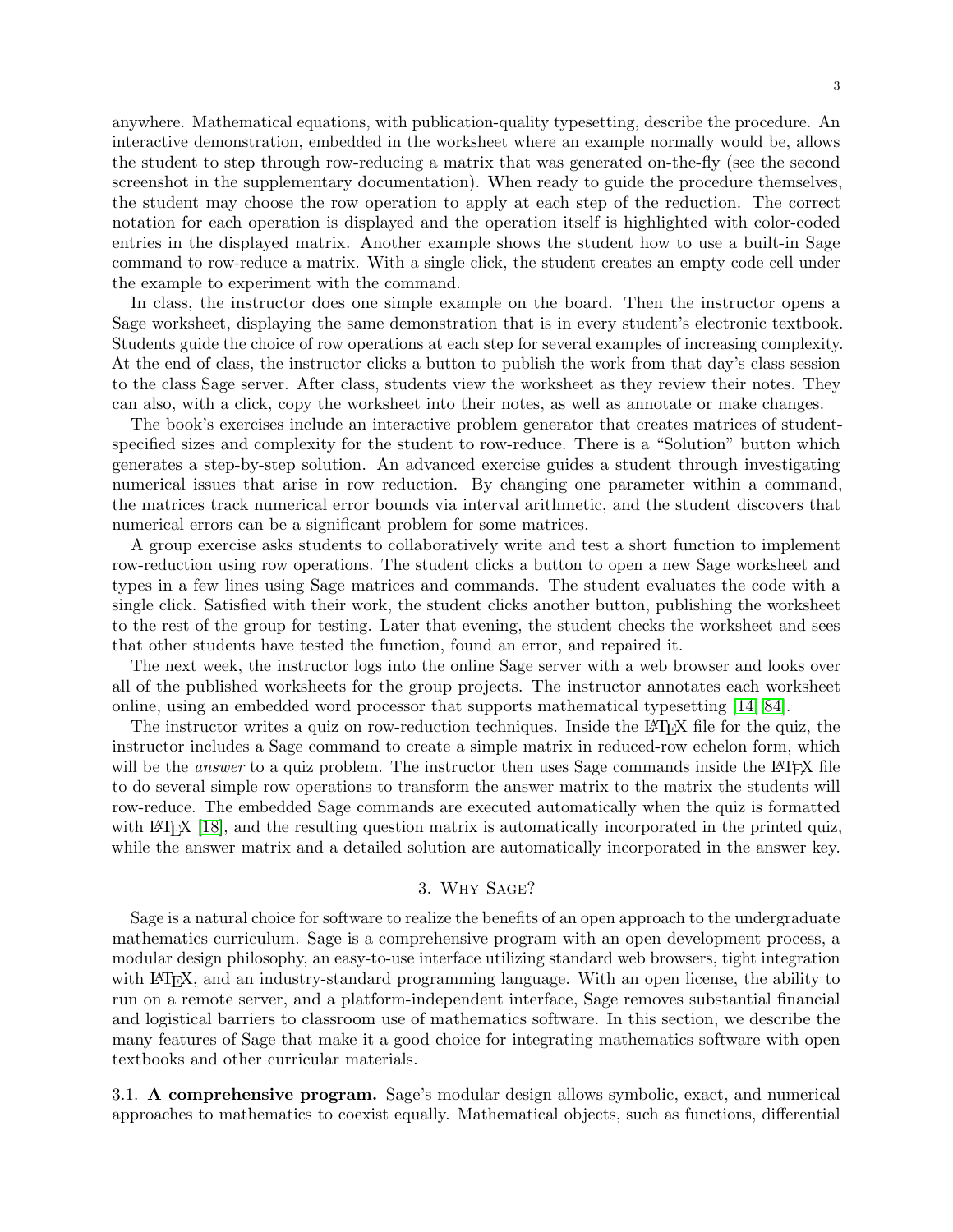equations, rings, fields, modules, and vector spaces are "objects" that look and behave as their abstract mathematical definitions intend. Sage incorporates many different computational strategies and so does not rely solely on a single computational strategy, such as pattern-matching, which favors symbolic computation, or floating-point numbers, which favors numerical work.

Institutional, departmental, and classroom decisions about the use of a CAS require a commitment to a particular vendor's vision for the curriculum. With a modular design that allows for packages specializing in different approaches, Sage can seamlessly support many approaches to exploring mathematical problems. Additions and extensions to Sage, driven by real curricular needs, can be easily and quickly incorporated. As individuals and institutions extend the software, the entire mathematics community benefits from a comprehensive program that students and faculty can employ in courses ranging from pre-calculus and introductory statistics through advanced courses like abstract algebra and number theory, as well as in graduate courses and professional careers.

3.2. Curriculum and open development. The closed development process for commercial software creates a high barrier for teachers and students to alter or extend the software to meet their curricular needs. For example, while external extensions, such as libraries or packages, can extend proprietary systems, these must be purchased, distributed, and installed by every end-user. However, an open development process allows students and faculty to shape the core technology. Software developed openly and collaboratively, such as Sage, allows the teaching and learning of mathematics to drive the technology, rather than the technology driving the teaching and learning. A concrete example of this important principle is given in Section [4.](#page-4-0)

3.3. Building the car, not reinventing the wheel. Sage unifies over one hundred mature, bestof-breed, open source packages. These packages range from focused libraries that excel at specific types of computations (e.g., Fast Library for Number Theory for integer polynomial arithmetic [\[23\]](#page-15-12), the Integer Matrix Library for solutions to linear systems over the rationals [\[36\]](#page-16-5), or M4RI for exact computations with binary matrices [\[47\]](#page-16-6)) to complete applications or general libraries for broad areas of mathematics (e.g., R for statistics  $[64]$ , GAP for group theory [\[25\]](#page-15-13), and SciPy for numeric scientific computations [\[72\]](#page-17-11)). Sage ties these packages into a single open source system with a consistent interface, making it easy for a teacher or student to smoothly explore vast areas of mathematics seamlessly, using the best tools for each computation. As a student moves from course to course, the Sage notebook interface and commands remain consistent, even if the particular computations may be performed by an entirely different package.

3.4. Technology independent. Sage's notebook interface allows a student to communicate with a Sage server through a standard web browser—interactively running commands, viewing textual and graphic output, and annotating their computations with an online word processor that supports mathematical typesetting. The notebook interface removes many of the logistical barriers to using software in the study of mathematics. A student can employ the full power of Sage using a remote Sage server with only a web browser and a minimal network connection on a desktop computer, a small laptop or netbook, or even a cell phone [\[69\]](#page-17-12)! This flexibility means that instead of an institution providing an expensive lab of machines with commercial software that can only be used on the dedicated computers, any computer can harness the full power of Sage.

The Sage notebook interface relies heavily on industry-standard JavaScript and acts as a web application similar to Google Docs, Gmail, or wiki software. Students have designed and implemented much of the current notebook. The first screenshot in the supplementary documentation shows an example Sage worksheet in the current Sage notebook.

Every copy of Sage includes the Sage server software. To establish a local server, colleges can download and use the ready-made Sage virtual computer image on a computer that supports their needs. There are also publicly-available servers that can be used to support students and classes. The flagship public Sage server is <www.sagenb.org>, a \$100,000 rack of servers located at the University of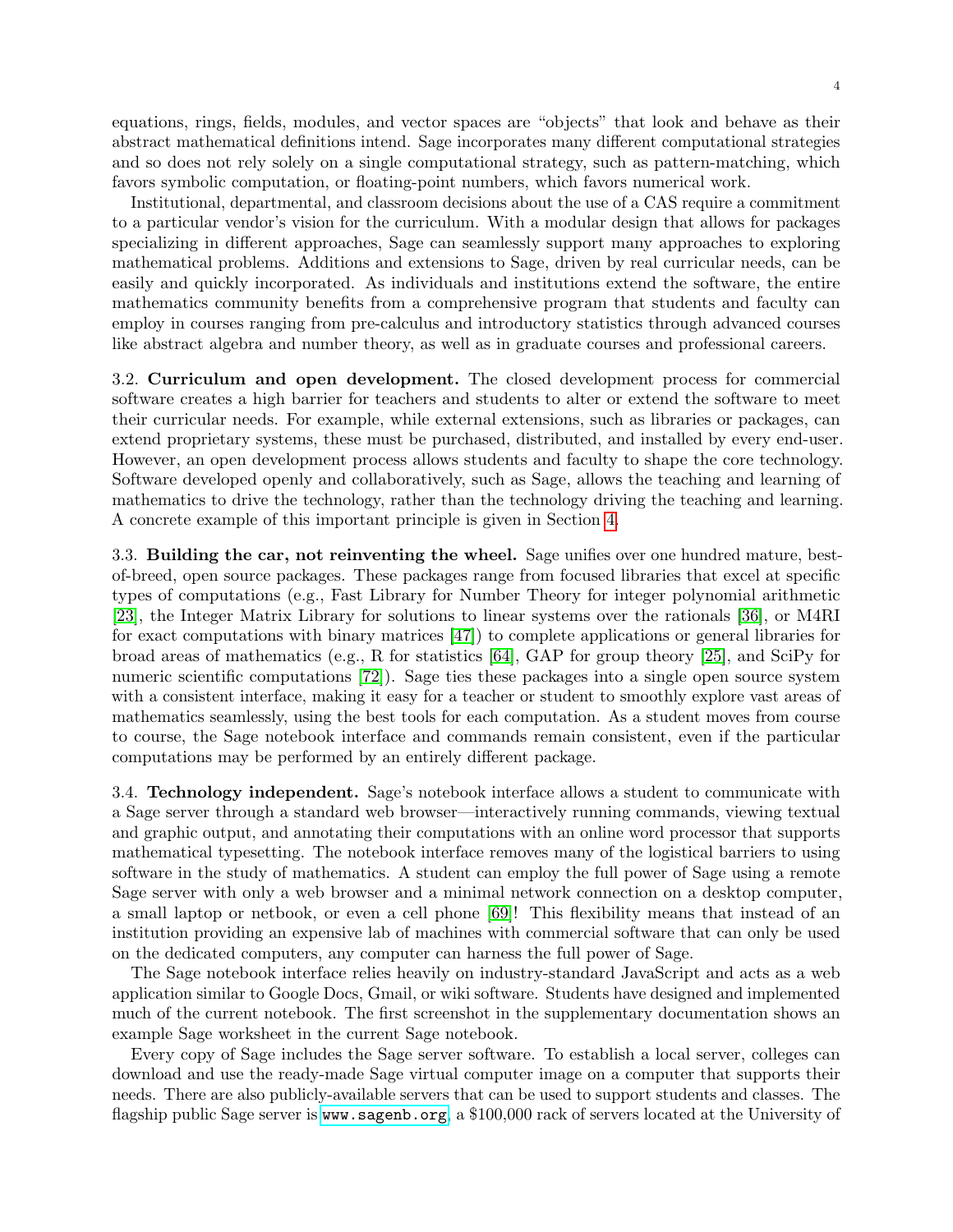Washington that was fully funded by an NSF SCREMS grant (DMS-0821725) and is currently home to over 21,000 accounts. Because it is publicly accessible, students from the poorest universities all over the world are running computations on the same version of Sage, on the same hardware cluster, with leading researchers in computational number theory. Constructed in January 2009, this powerful server should be a viable resource for many years to come. Publicly-accessible notebook servers continue to appear throughout the world (e.g., in Korea [\[68\]](#page-17-13) and Hungary [\[67\]](#page-17-14)) and many more run behind campus firewalls for dedicated use [\[70\]](#page-17-15). Since every copy of Sage includes the

used as a private server with exactly the same online notebook interface as the remote Sage servers. The flexibility of freely-available online access is a key consequence of the open nature of Sage and its importance cannot be overemphasized in education. As student populations become increasingly mobile, having student-driven technology that can be used freely from anywhere, especially from underpowered mobile devices, supports natural trends in student life.

server software, when there is no network access, Sage can be installed directly on a computer and

3.5. Communicating mathematics. T<sub>E</sub>X, with its add-on package LAT<sub>E</sub>X, is another open source success story, and is the typesetting language of choice for mathematicians and other technical disciplines. Every mathematical object in Sage can be typeset in LAT<sub>EX</sub> automatically. The Sage notebook uses jsMath [\[14\]](#page-15-10) to typeset mathematics beautifully in a Sage worksheet (within a standard web browser). Furthermore, the Sage notebook interface allows a user to insert new text and automatically typesets mathematics. This is another example of how open standards and open software combine to make powerful tools, and is especially relevant for our plan to convert LAT<sub>EX</sub> documents into Sage worksheets.

In addition to using LAT<sub>EX</sub> in the notebook interface, Sage can be used from within any LAT<sub>EX</sub> file to perform computations and create figures. Dan Drake, a Visiting Professor at Korea Advanced Institute of Science and Technology, authored SageT<sub>EX</sub> [\[18\]](#page-15-11), a L<sup>A</sup>T<sub>E</sub>X package which allows Sage code in the file to easily be run as part of the process of formatting a LATEX document. Output (as typeset mathematics or images) is then automatically embedded in the resulting document.

3.6. A standard programming language. The many components of Sage are held together with a significant library of new code, written in an industry-standard programming language Python [\[61\]](#page-17-16). Through the power of Python, new open source packages written in a variety of programming languages are easily added to Sage, bringing users new functionality or improving existing functionality. More and more packages are appearing for mathematics and science written in Python, often with open licenses [\[63,](#page-17-17) [72\]](#page-17-11).

Students may use Sage through point-and-click interactive demonstrations written by others, or they may execute a sequence of single-line commands in the notebook. However, for more involved computations, they can use Python, since it also serves as the user language in Sage. This is in contrast to other comprehensive programs for mathematics that have chosen to create and develop their own programming languages, which are of no use outside of the CAS. A user with knowledge of Python is ready to be productive in Sage immediately, while a student using Sage that is new to programming receives a basic familiarity and education in Python—a skill that is readily transferable to mathematical and non-mathematical applications in a wide variety of fields, including art, business, science, engineering, and many other disciplines [\[62\]](#page-17-18).

## 4. An Example of Teachers Driving Open Development

<span id="page-4-0"></span>In this section, we provide a concrete example of how teachers and classroom needs drive the development of Sage to directly create better and more comprehensive tools for use in the teaching and learning of mathematics.

Jason Grout, then a postdoctoral associate at Iowa State University, was asked by a meteorology student if Sage had a 3-D vector field plotting function. Grout quickly wrote a simple one. Open development communities encourage sharing even experimental code, so he posted his code online in Sage's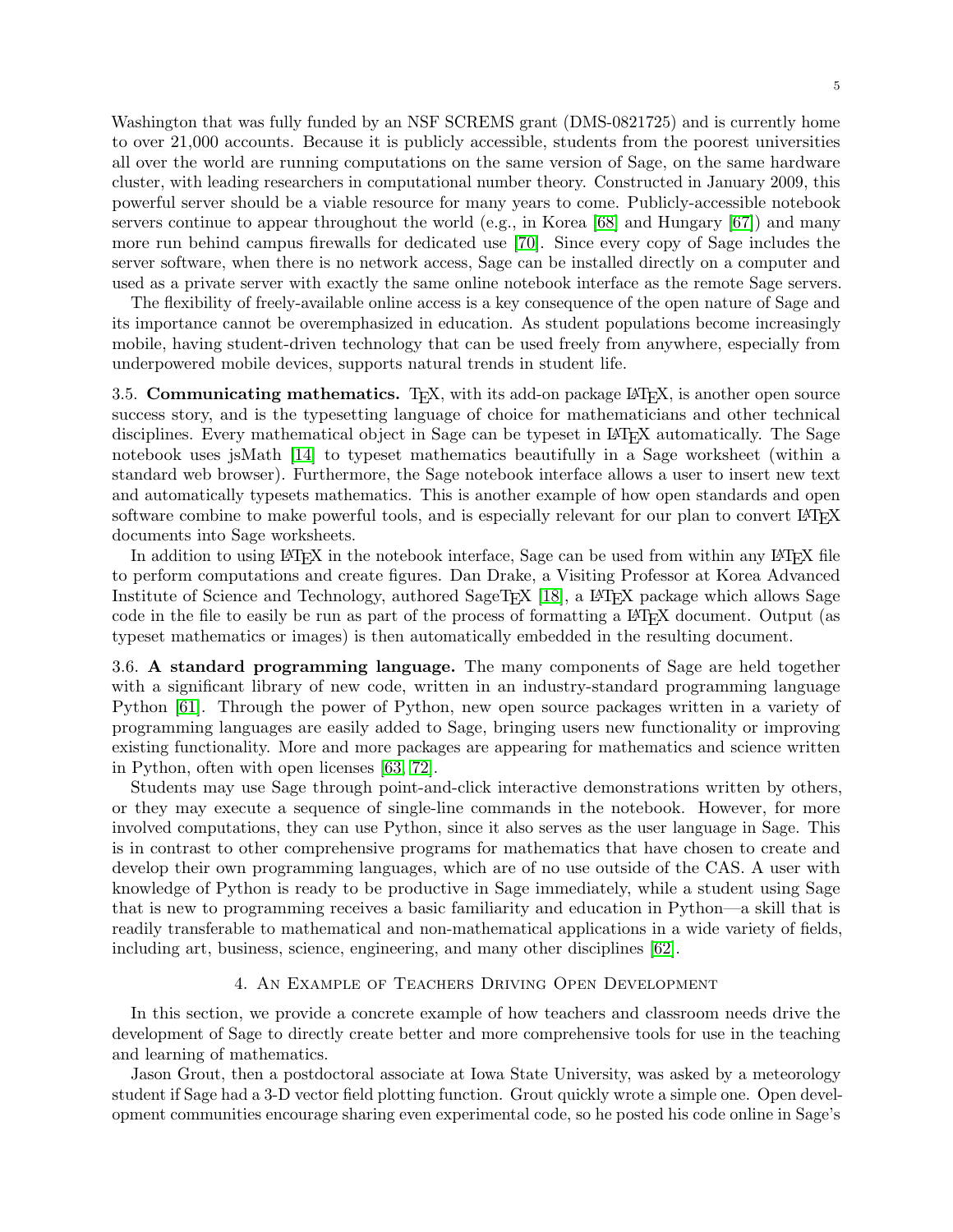publicly-accessible online database of enhancements and bugs. Robert Bradshaw, a graduate student at University of Washington who had written much of the 3-D graphing code in Sage, suggested a small change that greatly increased the efficiency of the function. Several months later, another person authored a very similar function which had slightly improved options and published their code on the public Sage notebook server. In Fall 2008, Grout needed the 3-D vector field plotting function for his multivariable calculus class. He made a few suggested changes to the function and posted it for his class to use.

In the next few months, improvements were made to the internals of Sage 3-D graphics. Many of these improvements were made by William Cauchois, a University of Washington freshman supported for a summer by an NSF VIGRE grant, and others were made by Jason with an eye towards simplifying the vector field plotting function code. Jason then taught multivariable calculus again. He incorporated the best ideas from the various sources and posted a documented, efficient version of the



 $\vec{f}(x, y, z) = y\vec{i} + z\vec{j} + x\vec{k}$  plotted with Sage's plot vector field3d command

function, this time asking the community for a formal review (a prerequisite for his code to be added to the core Sage library). Marshall Hampton, an Assistant Professor at University of Minnesota, Duluth, reviewed the function immediately, with the comment "Very nice, positive review. This is great timing since I am about to teach vector fields in a week or two." The function was incorporated into the next release of Sage, two weeks later, ready for use by the entire Sage community.

Not only do the original students benefit from the invested effort, but the collaborative effort of at least five teachers and students directly led to a function that will serve all who use Sage. This example illustrates many strengths of the open development process, where teachers and curriculum drive the technology. Such activities are generally not possible with a commercial CAS.

### 5. Implementation

Our goal is to widely disseminate successful approaches for using technology in the teaching and learning of mathematics. By using open curricular materials, integrated with powerful and comprehensive open software, we will realize a transformative effect. UTMOST will revolve around three coordinated efforts: creating Sage-enhanced curricular materials; working with and providing classroom support for teachers using these materials; and providing the Sage infrastructure to support these materials. Specifically, UTMOST can be divided into five main activities.

- (1) We will create a system to convert open mathematics textbooks to Sage worksheets that can incorporate live Sage code, as well as interactive demonstrations and exercises powered by Sage. Our work to make these textbooks Sage-enhanced will provide a model for other authors to create Sage-enhanced textbooks. The first courses we will address are linear algebra, abstract algebra, and number theory. See Section [5.1](#page-6-0) for details.
- (2) We will further implement our model for authoring Sage-enhanced curricular materials by creating modules for standard undergraduate courses, especially courses not covered by the textbooks we are converting. These materials will include subject-specific guides to introduce faculty and students to Sage in the context of a particular topic. These materials will be created by members of the UTMOST team and by faculty at our ten test sites. Topics under consideration include single variable calculus, multivariable calculus, differential equations, and complex variables. See Section [5.2.](#page-7-1)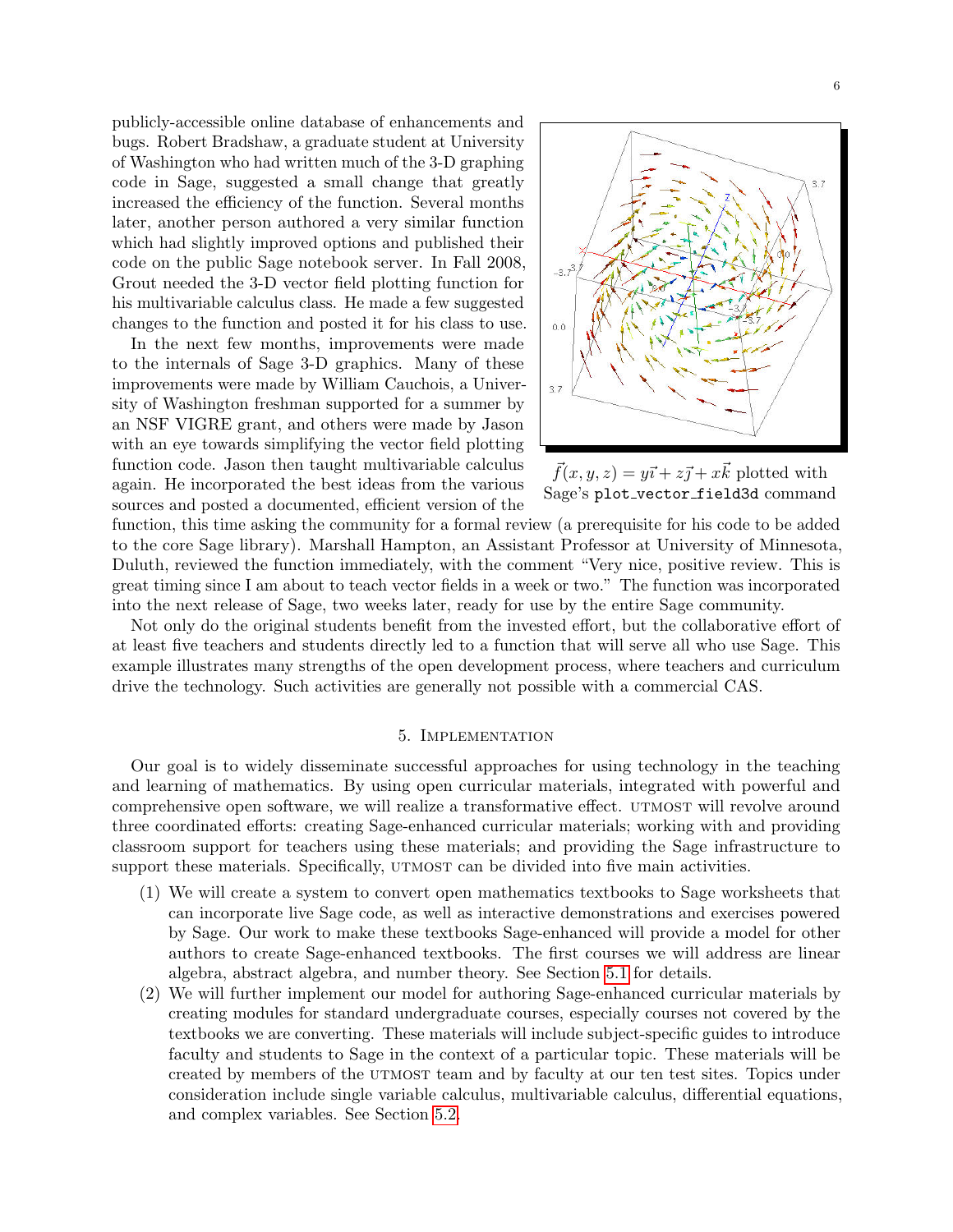- (3) We will identify and work closely with teachers at ten different institutions to test, refine, improve, and extend the work described above. We will select a broad range of institutions, including some with diverse student populations. Dedicated Sage workshops ("Sage Days") will provide opportunities for the UTMOST team and representatives from the test sites to collaborate. These ten sites will provide opportunities for our evaluation team to measure the success of our efforts and the impact on teaching and learning. See Section [5.3](#page-7-2) for implementation details and Section [6](#page-9-0) for evaluation details.
- (4) We will disseminate our materials and the results of UTMOST through Sage Days workshops, and we will apply for MAA PREP workshops and MAA minicourses (national and regional). We will use these opportunities to train faculty outside of the ten test sites in the use of these materials for their courses, and in the process for creating their own new materials. Our materials will all carry open licenses and be available through the global Sage website. As appropriate, they will also be available in Sage itself or through a new open textbook initiative created at the American Institute of Mathematics as part of this project. See Section [7.](#page-10-0)
- (5) We will improve the Sage library and its surrounding infrastructure (e.g., server design, notebook usability, and collaboration tools) where the improvements have a direct and obvious benefit for undergraduate education. See Section [8.](#page-12-0)

<span id="page-6-0"></span>5.1. Sage-enhanced open textbooks. Our first main activity is the design and creation of Sage-enhanced textbooks.

5.1.1. Infrastructure for textbooks. UTMOST proposes creating and fully testing a system for integrating Sage and textbooks. Pilot projects have already demonstrated the feasibility of this process for short documents, and technical improvements have been identified which will make integrating Sage and book-length documents easy for authors. The primary tool is the existing tex4ht translator (NSF IIS-0312487) [\[82\]](#page-18-7), which converts LAT<sub>EX</sub> into the jsMath format adopted by the Sage notebook for rendering publication-quality mathematics. The end result will be a folder of Sage worksheets, each a mixture of text, typeset mathematics, Sage input cells, and Sage interactive demonstrations and exercises. Since LAT<sub>EX</sub> is the accepted standard for authoring mathematics, we expect this process to be applicable to a broad range of current and future mathematics textbooks.

5.1.2. Targeted textbooks. Listed below are our initial candidates for conversion to Sage-enhanced textbooks that bring the full power of mathematics software to the student *directly within their* book. In addition to converting existing content to Sage worksheets, we plan to add interactive demonstrations and exercises, live Sage code, and guidance on the Sage library. There is significant care and thought required to integrate these uses of mathematics software properly. Our work will provide a tested model for other authors when writing new textbooks. We expect to have the three texts below available for use in the Fall 2011 term at our test sites. Each of these is authored by a project member and so provides an excellent testbed for the enhancement process.

- Beezer's A First Course in Linear Algebra [\[4\]](#page-15-14). This is a mature textbook designed from the start to be open source and thus has a highly modular design. The first version of this book was released in December 2006 and has been used as the primary text in courses at 13 different universities. The author has taught from various versions of the book ten times. It is an ideal choice as a full-scale test of the technical conversion process, the integration of Sage code, and classroom use.
- Judson's Abstract Algebra: Theory and Applications [\[37\]](#page-16-7). This book was originally published by PWS-Kent in the early 1990s, but the author has received the copyright back and released it under an open source license. Beezer has taught from this text the past two years and created supplementary material utilizing Sage and contributed code to the Sage library to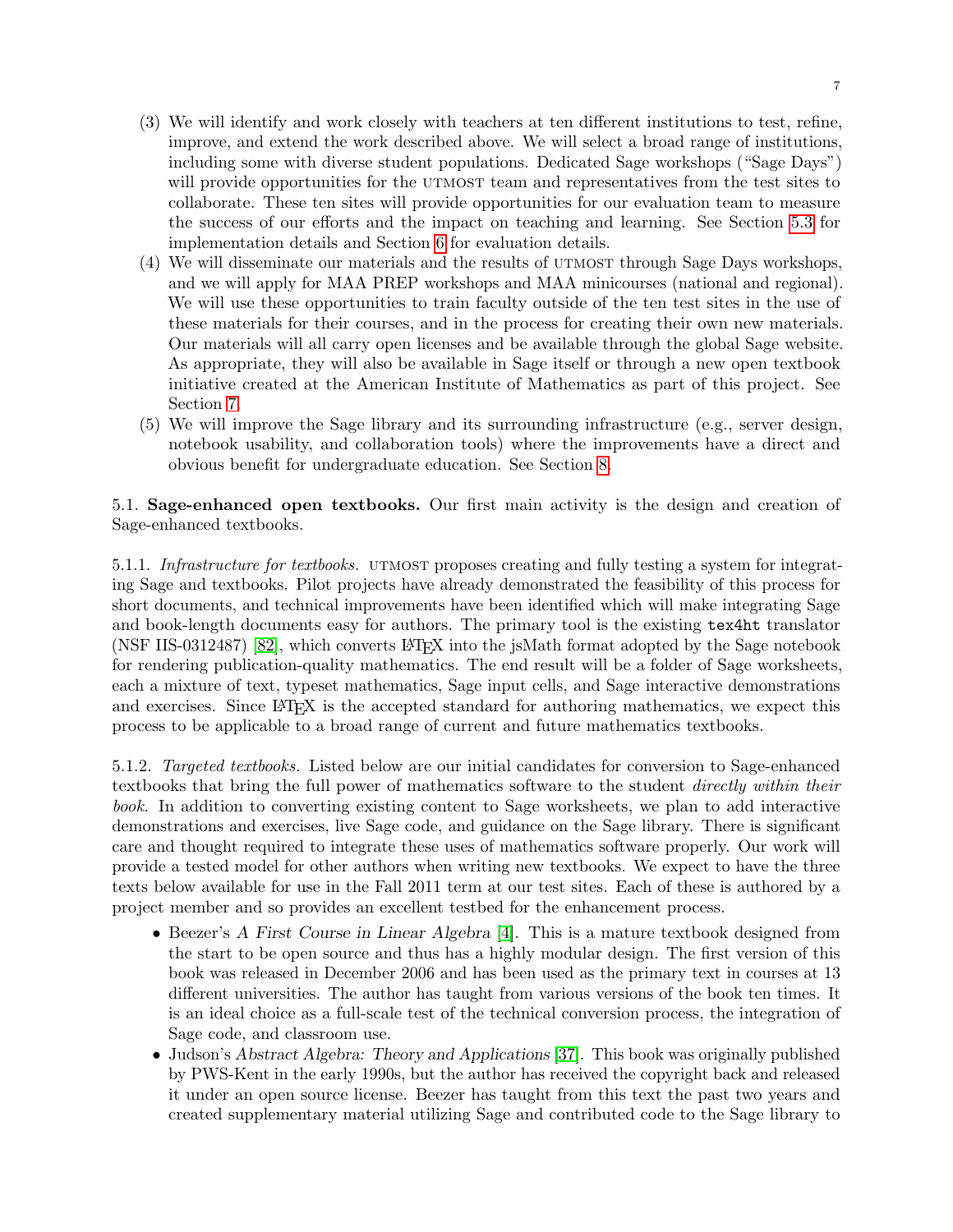support the book. First released as open source in Spring 2009, eight universities adopted the book for the Fall 2009 term.

• Stein's Elementary Number Theory [\[74\]](#page-17-19). This text has an extensive collection of Sage examples. Additionally, the author has taught from the book four times. It is currently being published by Springer-Verlag, but Stein has the rights to make it freely available starting May 2010, so will be able to create a Sage-enhanced version for free distribution. While it will not carry a true open license allowing modifications by others, it will be a good test of the technical aspects of the conversion process and will be made freely available.

<span id="page-7-0"></span>5.1.3. Open mathematics textbooks. The catalog of open mathematics textbooks is growing rapidly and will likely have many more entries by Summer 2012 when we will select more textbooks for conversion. There is a wide range of books available now that could be converted to cover parts of the standard undergraduate curriculum, including mathematics for liberal arts [\[46\]](#page-16-8), trigonometry [\[15\]](#page-15-15), college algebra [\[76\]](#page-17-20), single and multivariable calculus [\[16,](#page-15-16) [17,](#page-15-17) [26,](#page-16-9) [29,](#page-16-10) [50,](#page-16-11) [78\]](#page-17-21), linear algebra [\[4,](#page-15-14) [32\]](#page-16-12), differential equations [\[42\]](#page-16-13), numerical analysis [\[59\]](#page-17-22), number theory [\[52,](#page-17-23) [74\]](#page-17-19), cryptography [\[38\]](#page-16-14), logic [\[6,](#page-15-18) [48\]](#page-16-15), probability [\[27\]](#page-16-16), combinatorics [\[8\]](#page-15-19), real analysis [\[20,](#page-15-20) [21,](#page-15-21) [41\]](#page-16-17), and abstract algebra [\[37\]](#page-16-7). Almost without exception, these textbooks are licensed with a GNU Free Documentation License (GFDL) or a Creative Commons License (CC) that allows anyone to distribute modified versions, typically only requiring attribution of the original author's work and the use of the same license. Authors come from a wide range of institutions, representing community colleges [\[17,](#page-15-17) [46,](#page-16-8) [76\]](#page-17-20), liberal arts colleges [\[4,](#page-15-14) [8,](#page-15-19) [29\]](#page-16-10), and research institutions [\[41,](#page-16-17) [74,](#page-17-19) [78\]](#page-17-21).

<span id="page-7-1"></span>5.2. Sage-enhanced curricular materials. In addition to enhancing selected open textbooks, we will also enhance and develop smaller-scale curricular materials for other undergraduate courses.

5.2.1. Subject-specific guides. For selected courses where we do not provide a Sage-enhanced textbook, or no suitable open book currently exists, we will create subject-specific tutorials. These short guides will explain how to use Sage to investigate questions in a standard course, following a typical order for such a course. Existing examples of these smaller-scale materials include John Perry's course notes for a Mathematical Computing course [\[60\]](#page-17-24), drafts of multivariate calculus worksheets by Jason Grout and Ben Woodruff [\[28\]](#page-16-18), and Stein and Mazur's Riemann Hypothesis book [\[52\]](#page-17-23), which targets curious undergraduates. These will be designed from the start for conversion to Sage worksheets, providing further small-scale tests of our system for conversions. Guides will be authored by UTMOST project members, and faculty at our test sites.

5.2.2. Interactive demonstrations and exercises. Sage has a powerful, but extremely simple-to-use framework for creating web-based interactive demonstrations. Input boxes, sliders, selectors, and other controls are simple to create. Output can use HTML, tables, typeset mathematics, and 2-D or 3-D graphics. Computations have the full Sage library at their disposal. The second screenshot in the supplementary documentation contains an example of such an interactive demonstration. Stein created the first implementation and continues to improve it with significant contributions from Grout and many other Sage developers. Current work by Mitesh Patel, supported by an NSF FRG grant (DMS-0757627), will allow embedding these interactive demonstrations into standard web pages, usable without having to log into a Sage server.

For selected courses, we will create comprehensive collections of demonstrations for inclusion in our Sage-enhanced textbooks and into Sage itself. We will also create an easily-searchable repository of high quality, reviewed Sage interacts, which will be included in every copy of Sage.

<span id="page-7-2"></span>5.3. Sage into the classroom. The heart of UTMOST is putting Sage-enhanced materials in the hands of teachers and students to assist them in teaching and learning mathematics. We will work with selected faculty at ten partner institutions by providing support for using Sage in their classrooms, offering technical support for Sage, assisting with the Sage-enhanced materials that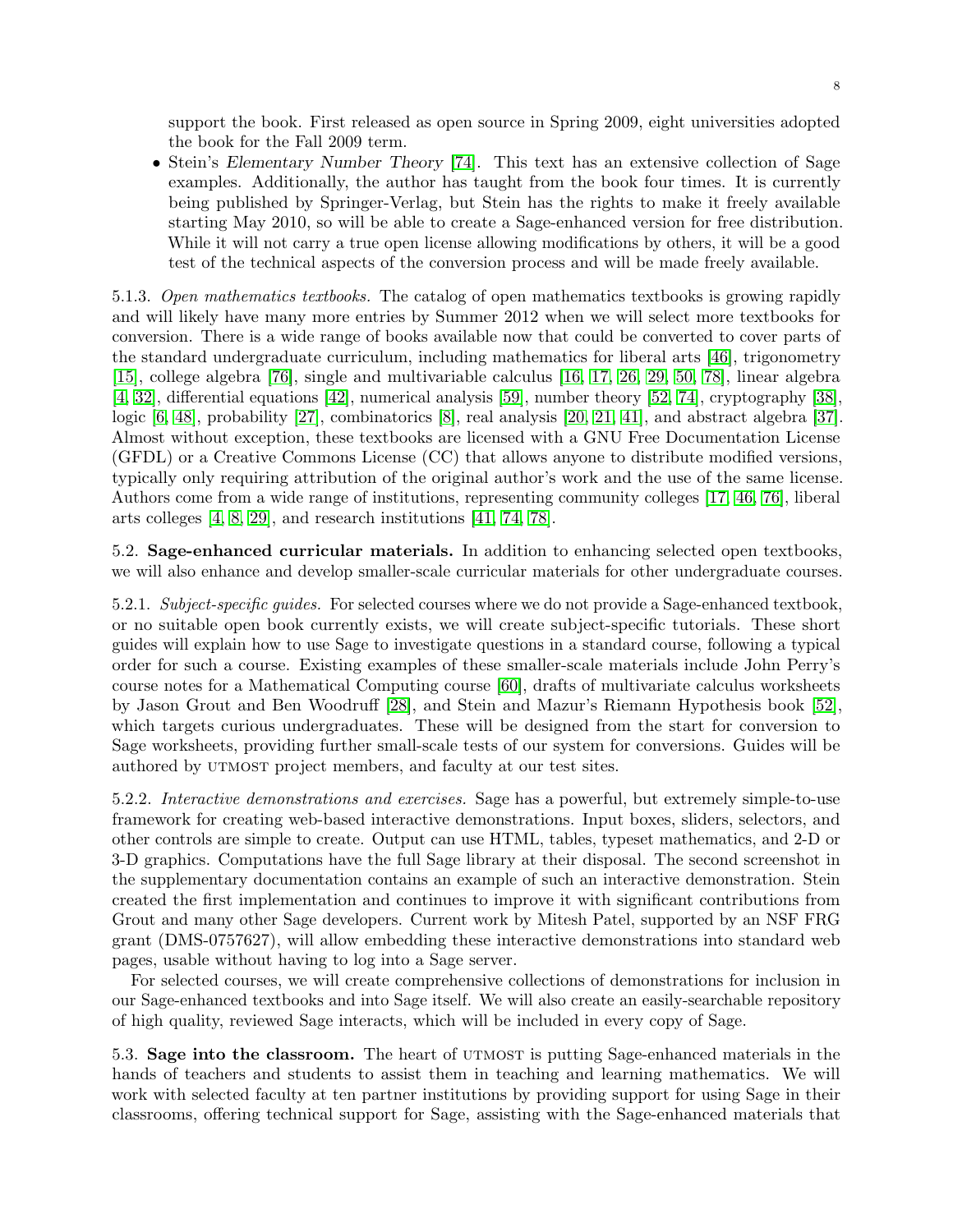we have created, and helping them write their own Sage-enhanced materials. Our teacher-authors and their students will receive access to Sage on a server dedicated to the UTMOST project, with dedicated technical support provided through this project.

We will recruit two groups of teacher-authors for UTMOST, with the first group beginning in Summer 2011 for a two-year commitment and the second group beginning in Summer 2012 for a one-year commitment, for a total of ten test sites. Teacher-authors will receive a stipend for their participation in utmost and support to attend workshops on using Sage in the classroom. In order to forge a strong relationship with the teacher-authors and provide the best possible support, each teacher-author will be paired with a member of the UTMOST team who will serve as a contact and adviser. This adviser will also make visits to the test site to provide support and gather evaluation data. We will expect the following from these participants.

- Teacher-authors will use Sage in their classrooms during their time with UTMOST. More specifically, they will use Sage-enhanced materials extensively in a semester-long course.
- Teacher-authors will write and test comprehensive Sage-enhanced curricular materials for the class that they are teaching.
- Teacher-authors will collect evaluation data from their students, and organize focus groups to gather feedback on the design and use of Sage-enhanced curricular materials. Focus groups will be led by the project member who is advising the teacher-author.
- Teacher-authors will offer training to others at their institution on how to use Sage and how to use Sage-enhanced materials in the classroom. Such training could be offered as departmental workshops or seminars.
- Teacher-authors from the first group will be selected to mentor the new teacher-authors in the second group.
- Teacher-authors will submit a report each year on their teaching experiences with Sage and new curricular materials.
- 5.3.1. Recruitment plan. Selection of the teacher-authors for UTMOST will be based on the following.
	- A narrative statement by the applicant regarding rationale for applying, the course or courses in which they plan to use UTMOST materials, and their familiarity with Sage.
	- Limited or no familiarity with Sage, since we aim to make it easy for all faculty to integrate mathematics software into their courses, not just those who already have this experience.
	- A letter of support from the department chair indicating the flexibility to schedule faculty for the appropriate courses, a commitment to using Sage and new curricular materials in their department, and an awareness of evaluation activities.
	- Consideration will be given to achieving a diverse mix of institutions and student populations, along with geographic proximity to a member of the UTMOST team.

5.3.2. Initial test sites. In response to a single posting in the sage-edu online forum, eight institutions expressed interest in being test sites. By casting a wider net, we are confident we could attract much more interest. From these eight institutions, we have selected and invited three to be part of our initial group of five sites. Letters of commitment from department chairs are included in the supplementary documentation. The three schools are:

- Reed College A highly selective, national liberal arts college where 50% of the students major in mathematics and science.
- Steven F. Austin State University A large comprehensive, regional institution primarily serving rural East Texas.
- California State University, Dominguez Hills A medium-sized public institution in the LA area that is "among the most ethnically-diverse universities in the US" [\[13\]](#page-15-22).

We will have community colleges included in the remaining seven sites and have had discussions with one interested community college located very close to the University of Washington.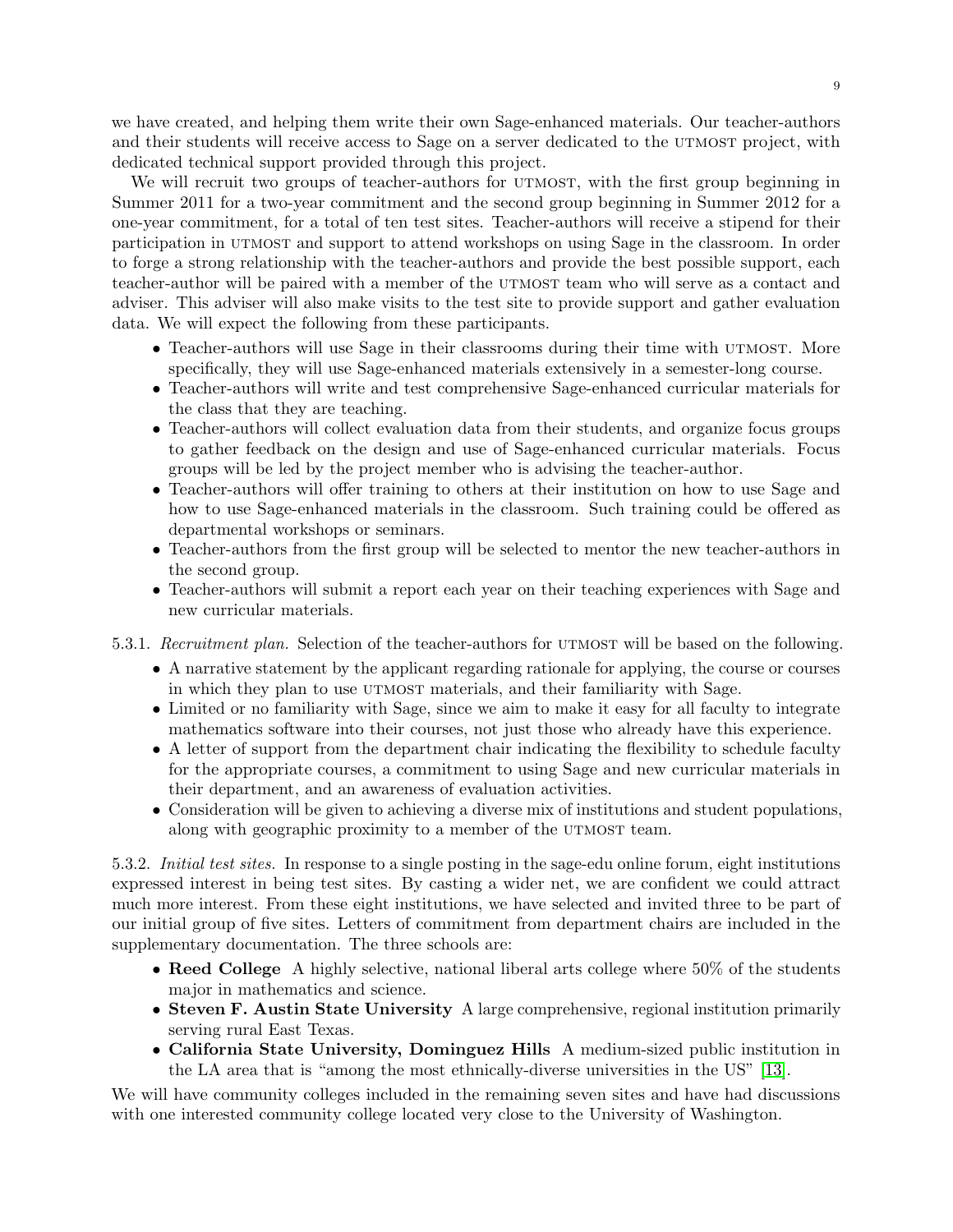#### 6. Evaluation

<span id="page-9-0"></span>Formative and summative evaluation will be conducted at different phases of the project to address questions about the effectiveness of the project in creating and implementing the UTMOST model and Sage-enhanced materials for undergraduate mathematics teaching and learning. Dr. Judson will coordinate internal evaluation data-gathering, and will serve as the liaison to external evaluators from Ethnography & Evaluation Research at the University of Colorado at Boulder. The evaluation questions include:

- (1) What aspects of the Sage-based tools and open materials are beneficial to instructors, what challenges do they face, and what kinds of support do they need in integrating these to mathematics teaching?
- (2) How do instructors use and apply the Sage-integrated curriculum materials, and how do these benefit (or fail to benefit) their teaching of mathematics?
- (3) How do the tools and materials impact instructors' content knowledge, pedagogical content knowledge, classroom instructional practice, and their students' learning?

Information will be gathered on both the processes and outcomes of the project at different stages, and results will be organized as case studies of participating instructors and their students. Formative components will focus on monitoring the quality of project activities, enabling the project to make mid-course corrections and plan for future development. Summative components will focus on the impact of the project on instructors' instruction and student learning at the test sites. Instructors and classrooms will be sampled, taking into account instructor interest and local institutional cooperation.

6.1. Study design. The study design includes pre- and post-surveys, follow-up surveys included in yearly self-reports, and interviews of the participating instructors. In addition, students will answer an online post-survey focusing on their experiences and gains in learning mathematics, including their classroom use of the Sage-enhanced materials. The design is informed by previous evaluation studies on professional development, education, and workshops in STEM fields [\[11,](#page-15-23) [24,](#page-15-24) [44,](#page-16-19) [73,](#page-17-25) [83\]](#page-18-8) and on student outcomes of active instructional methods in undergraduate mathematics [\[30,](#page-16-20) [31\]](#page-16-21).

6.1.1. Pre-survey. While registering for the summer workshops, participants will complete a short pre-survey to gather demographic and contact data, and information about their classes, institution, current teaching practices, and pedagogical needs. This information will also help the project leaders to plan workshops and later support.

6.1.2. Post-survey and feedback. Participants will complete a survey on the summer workshops so that project leaders can make adjustments for future workshops and implementation support. The survey will ask about participants' plans for using the model and Sage-enhanced materials to help guide later components of the study. Evaluators will observe the summer workshop and conduct a focus group with current and past participants.

6.1.3. Follow-up survey and reports. After using the model and Sage-enhanced materials for one year, the participants will file a report on their implementation, including some follow-up survey questions. They will report their use of the model and Sage-enhanced materials in their own classrooms and their future plans. Additional data on implementation will be gathered by the project team during site visits; they will conduct student focus groups using a protocol co-developed with the evaluators and share site visit notes that will be used as data sources.

6.1.4. Student learning assessment. Student learning will be evaluated after the first year of implementation with a post-survey based on the NSF-supported SALG instrument (DUE-0920801) [\[77\]](#page-17-26), in which students report about their experiences of and learning gains from their mathematics course. This will provide information on student outcomes as well as formative feedback for the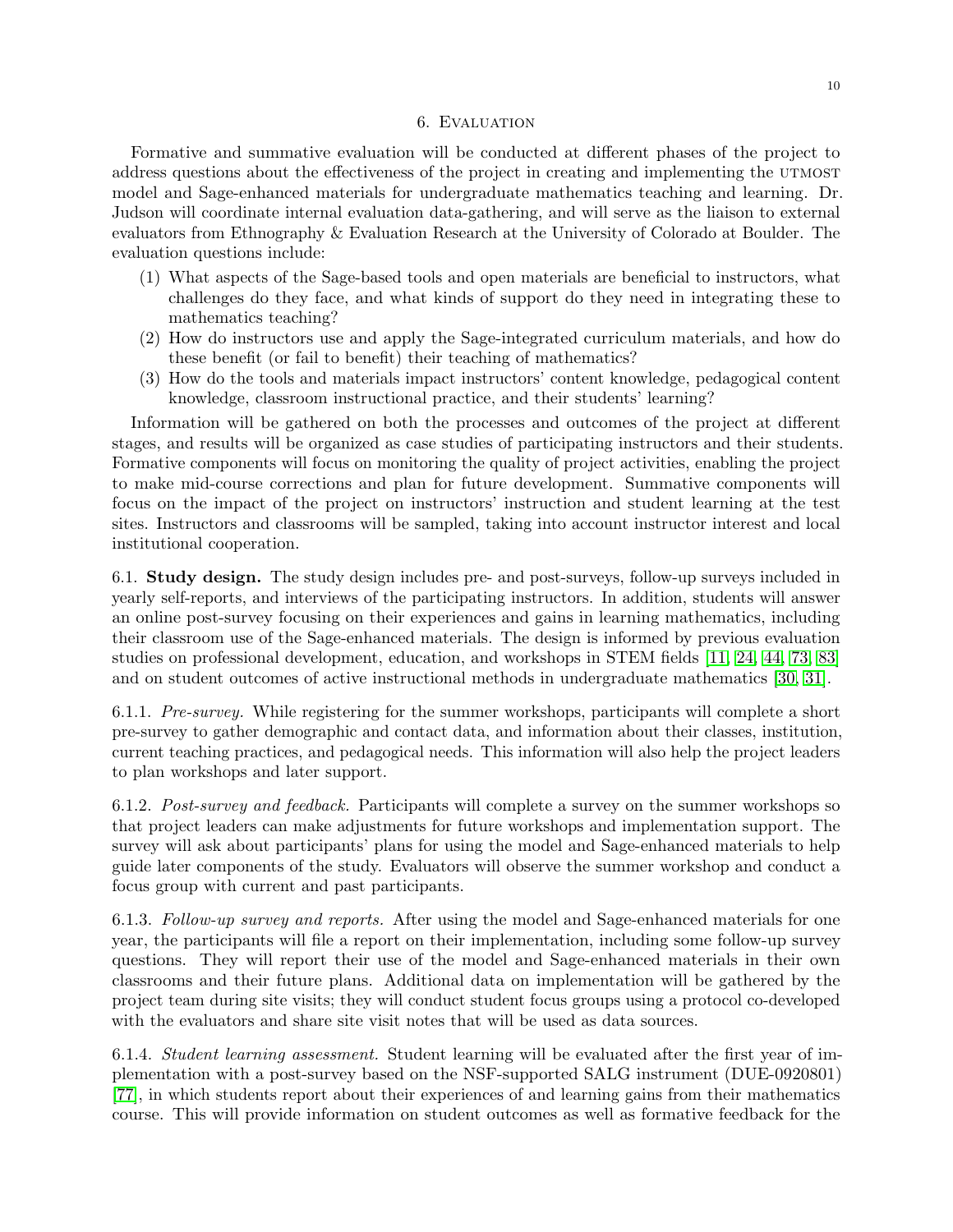instructors using the model and Sage-enhanced materials in their classroom. A mathematics-specific version (SALG-M) has already been validated and used in a large evaluation study, and is sensitive to differences by student group and classroom practice [\[30,](#page-16-20) [40\]](#page-16-22).

6.1.5. Follow-up interviews. Based on instructor and student responses on other measures, a sample of instructors will be interviewed to study factors that affect their success in implementing Sageenhanced materials. The interviews will explore classroom use of the model and Sage-enhanced materials, impacts on instructional practices, and instructors' perception of students' response.

6.2. Management and dissemination. The evaluation will be led by Dr. Marja-Liisa Hassi from Ethnography & Evaluation Research (E&ER) at the University of Colorado at Boulder. E&ER has extensive experience evaluating large mathematics and science education projects (NSF DUE-0920126, DUE-0723600, DUE-0450088).

Drs. Hassi and Judson will collaborate with the project director, members of the project, and partner institutions to conduct the evaluation study. Dr. Judson and the project PIs will conduct site visits to partner institutions to observe and document the use of Sage-enhanced materials. Dr. Judson will have primary responsibility for extracting information from the site visits and workshop data to feed back to developers to improve the technology and classroom resources. Surveys and interview protocols will be prepared and conducted by Drs. Hassi and Judson. They will analyze all data and will prepare an annual report to document the evaluation activities and results. This will provide formative evaluation feedback to the project PIs and participating instructors to inform design decisions and mid-course corrections. A final report will gather results after the implementation of the tools and material by the second group of instructors in 2013. These findings will be shared also with the broader mathematics education community through a presentation and a coauthored article about the impacts of using CAS-integrated materials in teaching and learning undergraduate mathematics.

#### 7. Dissemination

<span id="page-10-0"></span>utmost is principally about dissemination—the focus issue is how we can enable the widespread implementation of approaches which have already been proven to work. In addition to working with our test sites, we will broadly disseminate the results of  $UTMOST$  through a variety of forums, several of which are already in place.

7.1. Sage website. The Sage website, <www.sagemath.org>, is an established venue for sharing materials related to Sage. This central location receives 90,000 visits each month, with 42% of the visits from the Americas and 45% of the visits from Europe. What we learn and create will be made available on the Sage website with open licenses. Furthermore, some of our work will be incorporated into Sage itself, which already has an effective distribution system. Complete, integrated documentation ships with every copy of Sage (such as the 4,701 page reference manual) and it is possible that much of our material, *including complete textbooks*, could ship as a core component of Sage itself. A library of high-quality interactive demonstrations will also be included in Sage, where they can be searched or browsed topically. These demonstrations will benefit from Sage's automated test suite that users routinely run on a wide variety of hardware.

7.2. Sage Days workshops. Sage Days, which are a series of conferences and workshops devoted to the development of Sage, are an ideal venue for dissemination. To date there have been nineteen Sage Days conferences, with nine more planned. These workshops now include sessions dedicated to using Sage in the undergraduate classroom, with the first such session taking place in December 2009 at the Clay Mathematics Institute during a week-long workshop on Sage and number theory. It attracted roughly thirty college faculty (and a few high school faculty) from around the Northeast, all eager to learn more about the use of Sage in educational settings.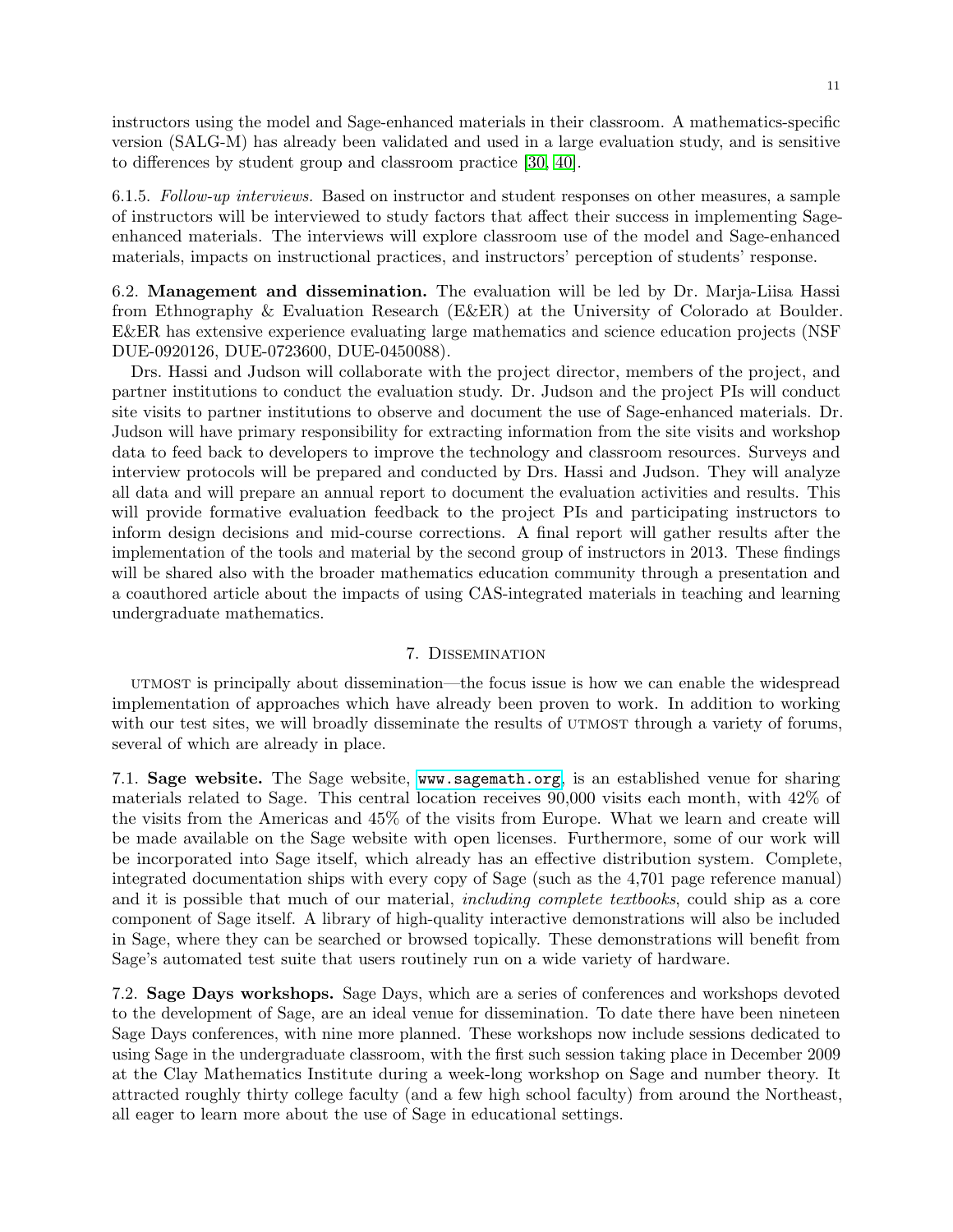Sage Days workshops devoted to training others to use our model and Sage-enhanced materials, and receiving and incorporating feedback and new ideas, will be entirely consistent with the way Sage Days have been used to drive Sage development. The first Sage Days workshop sponsored by the project will be held in Summer 2011 and will primarily involve utmost and representatives from the first five test sites. A second Sage Days event will occur in Summer 2012, involving UTMOST and all ten test sites, as an opportunity to discuss the project, initiate the second group of five test sites, and begin the mentoring relationships between the sites in the two groups. Faculty, students, and Sage developers with interests in education will be encouraged to attend these events.

7.3. National workshops. We will apply to offer special sessions and workshops on the use of Sage in the classroom at the national Joint Mathematics Meetings and MathFest conferences, where we will be able to share the results of UTMOST with the undergraduate teaching community. We will also publish articles about the impact of using our Sage-enhanced materials on the teaching and learning of undergraduate mathematics. Drs. Beezer and Grout are part of a team delivering a workshop in Summer 2010 on how to use Sage in the classroom as part of the NSF-funded Mathematical Association of America Professional Enhancement Program (DUE-0817071). We will apply to lead future PREP workshops that will incorporate the results of UTMOST. Notably, Stein has been invited to propose an AMS Short Course on Sage for the 2011 Joint Meetings.

7.4. AIM open textbook initiative. The American Institute of Mathematics (AIM) is a respected NSF-funded institute that has supported both leading research mathematicians and mathematics educators at all levels. As the sponsoring organization for UTMOST, AIM will conduct a pilot project to test the feasibility of sponsoring and supporting a series of open mathematics textbooks. A hindrance to the adoption of open textbooks is the lack of an acknowledged authority to vouch for the content. Usually this is a role played by a publisher, so a recognized organization within the mathematics community with a trusted reputation, such as AIM, will be another component to broadly disseminating our materials. This has the potential to positively impact open textbooks, in mathematics and more generally.

AIM will constitute an editorial board to guide this initiative by developing policies and programs to promote the development of high quality textbooks and associated course materials for mathematics courses at all levels of the post-secondary curriculum. During the first year, the new board will oversee the creation of a website for publicizing the project and for electronic dissemination of the materials. In order to compete with the traditionally published texts, we expect to establish a way to provide examination copies in hard copy and to provide course outlines, syllabi, exercise sets, and exams from instructors who have already used the books. We anticipate that the board should be able to review and edit approximately five textbooks in the first year.

Because the faculty in community colleges are much more sensitive to the high cost of traditional texts and more likely to adopt open source alternatives, we expect the editorial board to begin to work with the Community College Consortium for Open Educational Resources (CCCOER), which is an initiative of the Foothill-De Anza Community College District, where AIM is also located. This consortium recently received a two-year grant of \$1.5 million from the William and Flora Hewlett Foundation to manage the Community College Open Textbook Collaborative.

During the second and third years, we plan to increase the number of books included in the series and to solicit and develop textbooks for at least one high-enrollment mainstream course. The board will also consider the logistics of distributing texts to students. Although many may be satisfied with electronic versions to read on their computer screen, others will want traditionally bound texts, and the board will develop means to provide them, perhaps in partnerships with custom publishing firms, such as Lightning Source [\[45\]](#page-16-23). Determining best practices for making open textbook metadata available for the National Science Digital Library (NSDL) is another aspect of dissemination to explore.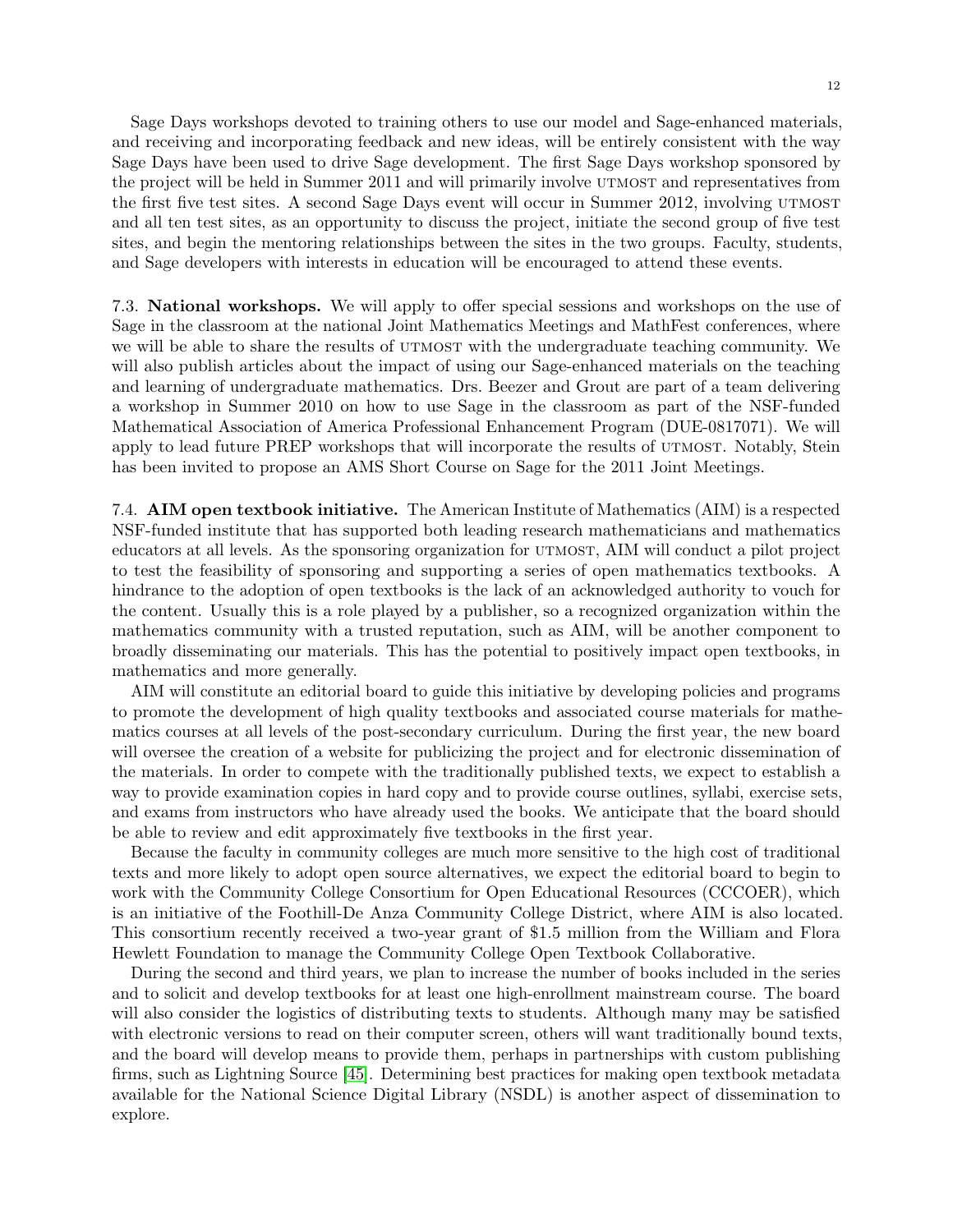#### 8. Sage infrastructure

<span id="page-12-0"></span>The Sage notebook interface and server configurations are key elements of a successful experience for students and faculty using Sage in their courses. A portion of our work will be to improve Sage itself in those areas where the improvements *directly support* educational applications of Sage. Discussions and initial queries in the sage-edu email list indicate that faculty around the world are excited about setting up Sage servers for their students' use [\[70\]](#page-17-15). We see three main areas for work on Sage.

8.1. The Sage library. Experience has shown us that teaching with Sage invariably suggests new capabilities or exposes needed commands. Our work enhancing textbooks, and our teacher-authors at test sites, will certainly suggest extensions and corrections to the Sage library. We will continue to refine and enhance Sage at an accelerated pace with support from this grant. All changes will undergo the existing code review process and will then become permanent contributions to Sage, maintained and further extended by the worldwide Sage community. We have already identified specific improvements for linear algebra, abstract algebra, calculus, differential equations, number theory, and combinatorics, as well as broader areas like 2-D and 3-D graphics. Targeted fixes and improvements will greatly improve the educational experience for students. In many cases, undergraduate students can, and already have, contributed code and other suggestions; we plan to employ several students in these efforts with funding from this grant.

8.2. Notebook development. The Sage notebook interface is a powerful tool for experimentation and collaboration. Stein worked full-time during Fall 2009, supported by the University of Washington, on improving the robustness and scalability of the notebook. In Fall 2009, we have typically seen two thousand new accounts created on <www.sagenb.org> every month. The notebook interface is the face of Sage for students and we intend to improve it by fully implementing labels and folders, support for much more sophisticated interactive demonstrations, offline access to worksheets, user-customizable styles, and enhanced security and authentication support.

8.3. Sage servers the easy way. Sage servers allow a user with just a standard web browser to use Sage over the network. Initiating and maintaining a server will be made as simple as possible, making it easy for faculty and system administrators to get their students started with Sage.

A virtual computer solution provides a very easy way to set up and securely maintain a Sage server. VirtualBox [\[80\]](#page-18-9) is a leading free, open-source product for creating and running virtual computers. We will create a VirtualBox Sage notebook server appliance with a graphical interface. Users will be able to easily install this appliance on Windows, Linux, Mac OS X, and Solaris (x86) servers. The management interface will provide clear and easy documentation about setting up this server, creating new notebook servers for specific classes or instructors, starting and stopping notebook servers, monitoring resource usage, adding users and authentication frameworks (such as LDAP), and upgrading Sage with minimal user downtime.

For users at our ten test sites, we will create a new mailing list for server administration issues, and in addition to the help we provide ourselves, we will hire a knowledgeable system administrator to answer support questions on a daily basis.

Several specific goals for notebook and server development include the following.

- We will improve the notebook so that it will robustly handle up to 250 simultaneous users viewing worksheets and doing typical computations for an undergraduate course when running on a single high-end server, as demonstrated by a robust automated test suite.
- We will implement management tools so administrators can manage the notebook load and better balance resources.
- We will create tools for educators to get automatic feedback on their students' use of Sage.

In summary, we propose to provide high-quality software infrastructure and support to educators.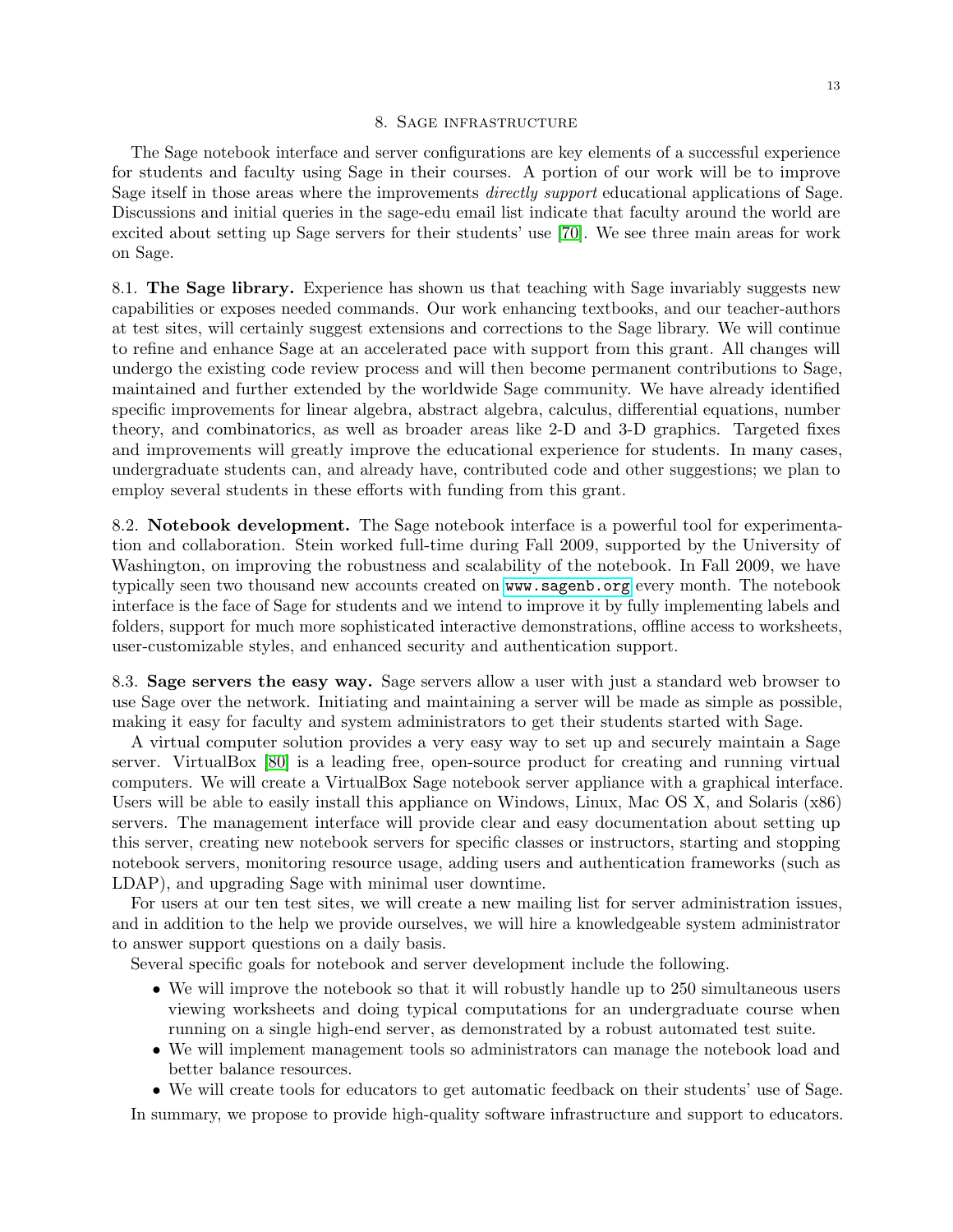#### 9. Qualifications and Preparation

The UTMOST team consists of five mathematics faculty and an experienced evaluator of STEM education initiatives. The five faculty together have many years of experience teaching undergraduates at a wide range of institutions, four are active Sage developers (including its founder), three are authors of open textbooks, all have significant mathematics research experience, and one specializes in mathematics education research. As Sage developers, they are in a position to quickly and accurately shape changes in Sage based on the experience of working with faculty at other institutions that are new to Sage. Each is familiar with, and has extensive experience using, open source software and tools in their teaching and other professional activities. Besides the applicability of this experience to the project's central theme, they are also adept at working collaboratively while still being separated geographically. Working together, they have the wide range of complementary experience and skills that will make  $UTMOST$  a success.

Dr. Robert Beezer, Professor of Mathematics at the University of Puget Sound, is an undergraduate teacher with 31 years of experience, an active researcher in algebraic graph theory, one of the first open textbook authors, and a Sage developer. He began writing his open source linear algebra textbook in 2004 and has assisted Dr. Judson with the recent release of his very successful open source abstract algebra text. He began using Sage in 2007 and began contributing code in early 2009. He will lead the technical process of converting textbooks from LAT<sub>EX</sub> to Sage worksheets, producing a simple system for other authors to use. The pedagogical implications of this new capability will be explored as he incorporates Sage into existing textbooks on topics he teaches frequently, such as linear algebra, abstract algebra, combinatorics, calculus and cryptography. He will continue to contribute code to Sage where the new functionality enables a more complete experience for undergraduate students, and will suggest, review and test the project's improvements to interactive demonstrations and the notebook interface.

Dr. Thomas Judson, Associate Professor of Mathematics at Stephen F. Austin State University, is an active researcher in both mathematics and mathematics education, with 32 years of teaching experience. He is the author of an open source undergraduate abstract algebra textbook, and will work with Dr. Beezer to produce Sage-enhanced materials for abstract algebra. Dr. Judson has worked extensively with undergraduate mathematics teachers and has mentored graduate students in the teaching of mathematics. In addition to his teaching and research accomplishments, Dr. Judson brings added experience in working with diverse groups both in the US and abroad. He will work with Dr. Hassi to guide research and evaluation efforts for UTMOST. With experience in working with undergraduate faculty and graduate student mentoring, Dr. Judson will also provide insight and assistance in the implementation of Sage-enhanced materials in the undergraduate classroom. He will direct project efforts connected to research in mathematics education.

Dr. William A. Stein, Associate Professor of Mathematics at the University of Washington, is a leader in both computational and theoretical number theory, and the author of two published number theory books. He started the Sage project in 2005, and has passionately led its development ever since, including co-organizing over 25 workshops during the last 4 years and directing dozens of Sage development projects by students at Harvard, UC San Diego, and U of Washington. Dr. Stein will implement improvements to Sage, direct work by students, contribute curricular materials he has authored, supervise test sites, and co-organize workshops.

Dr. Jason Grout, Assistant Professor of Mathematics at Drake University, is an undergraduate teacher, an active researcher in combinatorial matrix theory and graph theory, and a Sage developer. Dr. Grout has contributed extensively to the Sage code base over the last three years in the linear algebra, graph theory, graphics, and notebook interface components of Sage. Dr. Grout has used Sage in research and in teaching a number of undergraduate courses. He has also given numerous presentations and tutorials on Sage, and in Summer 2010 will be co-directing an MAA PREP workshop with Drs. Beezer and Karl-Dieter Crisman to help participants develop new curricular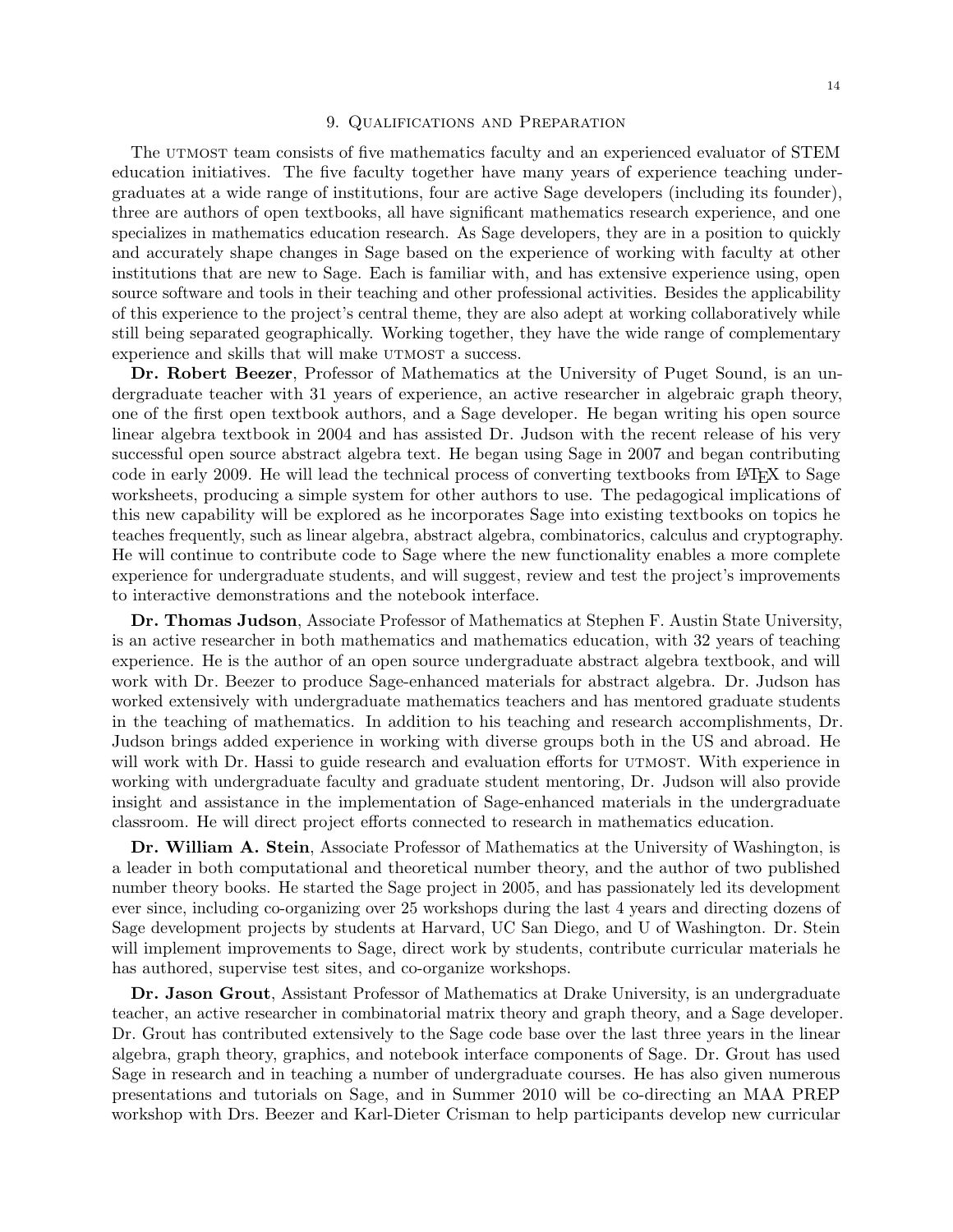materials in Sage. Dr. Grout will implement improvements to Sage, direct work by students, supervise test sites, help organize workshops, and contribute curricular materials.

Dr. Marja-Liisa Hassi, Ethnography & Evaluation Research, University of Colorado at Boulder, has a Master's Degree in Mathematics and a PhD in Education. She has expertise in both theory and methodology of mathematics education research, as well as teaching experience in education, mathematics education, and research methods for undergraduate and graduate students. Her recent publications address theory and measurement of affect in undergraduate and adult mathematics learners and comparative student outcomes of inquiry-based and traditional undergraduate mathematics courses. She will be assisted by Dr. Sandra Laursen, co-director of E&ER and an experienced evaluator of STEM education initiatives in higher education.

Dr. Kiran S. Kedlaya, Associate Professor of Mathematics at Massachusetts Institute of Technology and UC San Diego, is a leading researcher in arithmetic algebraic geometry. He has received an NSF CAREER grant, a PECASE award, and a Sloan Fellowship, and was selected to speak at the 2010 International Congress of Mathematicians. Dr. Kedlaya brings extensive experience in undergraduate and graduate education at all levels, from calculus to mentoring Ph.D. students. He is also deeply involved with mathematics competitions and other programs for exceptional students, such as the USA Math Olympiad, the Putnam competition, and the Art of Problem Solving Foundation. In addition, Dr. Kedlaya brings extensive knowledge of the Sage system, having been an active user and developer since 2005. Dr. Kedlaya will review improvements to Sage related to the project, supervise test sites, and provide additional overall guidance.

9.1. Grant experience and support. The UTMOST project members have a wide variety of experience in administering grants.

- As a sponsoring organization, the American Institute of Mathematics has a ten-year history of successfully administering, supporting and executing 38 NSF grants in mathematics.
- Dr. Stein has successfully administered many grants supporting Sage development from varied organizations such as NSF, UC San Diego, University of Washington, Google, Sun, Microsoft, and the US Department of Defense. National Science Foundation grants include awards from the SCREMS program for the <www.sagenb.org> computing cluster (DMS-0821725), the FRG program (sponsored by the American Institute of Mathematics, DMS-0757627) and the COMPMATH program to fund two postdoctoral positions (DMS-0713225).
- Dr. Judson works with middle and high school mathematics teachers from high-needs school districts to help them become teacher-leaders in their schools and districts, and prepare them to deliver pedagogical content and mathematical content to their colleagues. He also collaborates with the PIs on two NSF grants to help direct the mathematics education research component (DUE-0934878, DUE-0227128).
- Dr. Beezer has been awarded a competitive year-long sabbatical leave from the University of Puget Sound for the 2010-11 academic year. This will allow him to begin converting textbooks, increasing the possible textbooks available for test sites to use beginning in the Fall 2011 term.
- Dr. Grout co-directed the 2008 IMA Participating Institution Summer Program for Graduate Students: Linear Algebra and Applications at ISU (program was supported by IMA and NSF; Dr. Grout was supported by an NSF conference grant).
- Drs. Beezer and Grout will co-direct (with Dr. Karl-Dieter Crisman) an MAA PREP workshop on Sage in Summer 2010, as part of a program funded by the NSF (DUE-0817071).
- Dr. Hassi is an expert in the research and evaluation of mathematics education and is currently working with a large evaluation study focused on inquiry-based learning and teaching of undergraduate mathematics at four large research universities [\[31,](#page-16-21) [39\]](#page-16-24). She is also currently working with an evaluation study of NSF DUE-funded workshops on inquiry-based learning for instructors (DUE-0920126).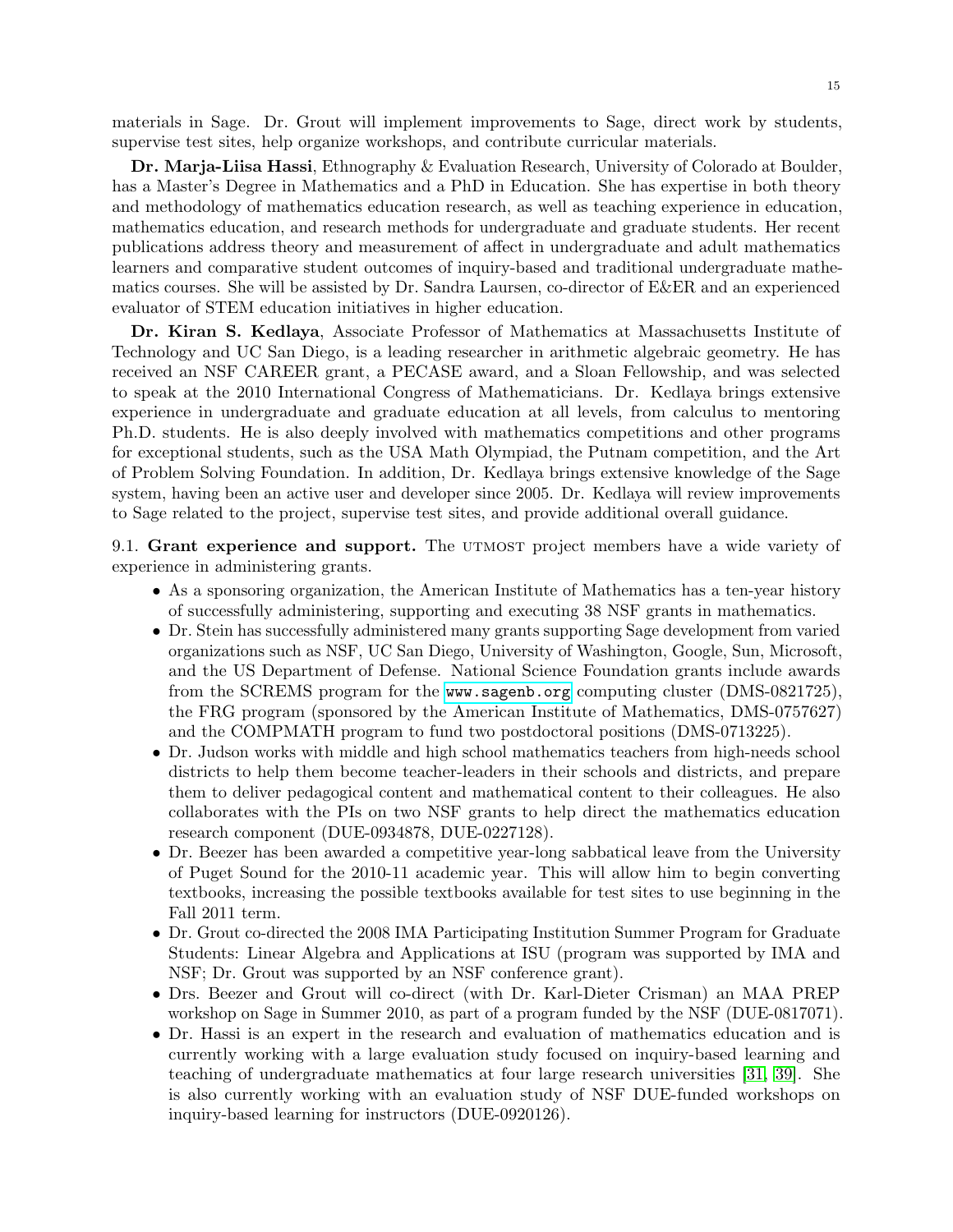#### **REFERENCES**

- <span id="page-15-6"></span>[1] American Institute of Mathematics, <http://www.aimath.org>
- <span id="page-15-1"></span>[2] Othman Alsawaia, A study of students' experiences and learning styles in advanced Mathematicabased college mathematics courses, Ph.D. dissertation (2000). Illinois: University of Illinois at Urbana-Champaign.
- <span id="page-15-2"></span>[3] Thomas Banchoff, Interactive Geometry and Multivariable Calculus on the Internet, in Ki-hyong Ko, Deane Arganbright (Eds.), Enhancing university mathematics: Proceedings of the first KAIST international symposium on teaching, Conference Board of the Mathematical Sciences, Issues in Mathematics Education, 14 (2007) 17–31
- <span id="page-15-14"></span>[4] Robert A. Beezer, A First Course in Linear Algebra, <http://linear.pugetsound.edu>
- <span id="page-15-4"></span>[5] Robert A. Beezer, Sage (Version 3.4), SIAM Review, 51 (2009) no. 4, 785–807
- <span id="page-15-18"></span>[6] Stefan Bilaniuk, A Problem Course in Mathematical Logic, [http://euclid.trentu.ca/math/](http://euclid.trentu.ca/math/sb/pcml/welcome.html) [sb/pcml/welcome.html](http://euclid.trentu.ca/math/sb/pcml/welcome.html)
- <span id="page-15-0"></span>[7] Paul Blanchard, Robert L. Devaney, Glen R. Hall, The Boston University Ordinary Differential Equations Project, <http://math.bu.edu/odes>
- <span id="page-15-19"></span>[8] Kenneth Bogart, Combinatorics Through Guided Discovery, NSF DUE-0087466, [http://www.](http://www.math.dartmouth.edu/news-resources/electronic/kpbogart) [math.dartmouth.edu/news-resources/electronic/kpbogart](http://www.math.dartmouth.edu/news-resources/electronic/kpbogart)
- <span id="page-15-7"></span>[9] Joseph J. Branin, Mary Case, Reforming Scholarly Publishing in the Sciences: A Librarian Perspective, Notices of the American Mathematical Society, 45 (1998) no. 4, 475–486, [http:](http://www.ams.org/notices/199804/branin.pdf) [//www.ams.org/notices/199804/branin.pdf](http://www.ams.org/notices/199804/branin.pdf)
- <span id="page-15-3"></span>[10] Brown University, Interactive Internet-Based Teaching and Learning in Mathematics, NSF DUE-0428280
- <span id="page-15-23"></span>[11] K. A. Burke, T. J.Greenbowe, J. Gelder, The Multi-Initiative Dissemination Project Workshops: Who attends and how effective are they?, Journal of Chemical Education, 81 2004 no. 6, 897–902
- <span id="page-15-5"></span>[12] George Cain, Online Mathematics Textbooks, [http://people.math.gatech.edu/~cain/](http://people.math.gatech.edu/~cain/textbooks/onlinebooks.html) [textbooks/onlinebooks.html](http://people.math.gatech.edu/~cain/textbooks/onlinebooks.html)
- <span id="page-15-22"></span>[13] California State University, Dominguez Hills, [http://www.csudh.edu/oir/CampusProfile/](http://www.csudh.edu/oir/CampusProfile/Default.shtml) [Default.shtml](http://www.csudh.edu/oir/CampusProfile/Default.shtml)
- <span id="page-15-10"></span>[14] Davide P. Cervone, jsMath: A Method of Including Mathematics in Web Pages, [http://www.](http://www.math.union.edu/~dpvc/jsMath) [math.union.edu/~dpvc/jsMath](http://www.math.union.edu/~dpvc/jsMath)
- <span id="page-15-15"></span>[15] Michael Corral, Trigonometry, <http://www.mecmath.net/trig>
- <span id="page-15-16"></span>[16] Michael Corral, Vector Calculus, <http://www.mecmath.net>
- <span id="page-15-17"></span>[17] Benjamin Crowell, Crowell's Calculus, <http://www.lightandmatter.com/calc>
- <span id="page-15-11"></span>[18] Dan Drake, SageT<sub>E</sub>X, <http://tug.ctan.org/pkg/sagetex>
- <span id="page-15-9"></span>[19] Senator Dick Durbin, News Release, October 6, 2009, [http://durbin.senate.gov/](http://durbin.senate.gov/showRelease.cfm?releaseId=318797) [showRelease.cfm?releaseId=318797](http://durbin.senate.gov/showRelease.cfm?releaseId=318797)
- <span id="page-15-20"></span>[20] John M. Erdman, A Companion to Real Analysis, [http://www.mth.pdx.edu/~erdman/CTRA/](http://www.mth.pdx.edu/~erdman/CTRA/CRAlicensepage.html) [CRAlicensepage.html](http://www.mth.pdx.edu/~erdman/CTRA/CRAlicensepage.html)
- <span id="page-15-21"></span>[21] John M. Erdman, A Problem Text in Advanced Calculus, [http://www.mth.pdx.edu/~erdman/](http://www.mth.pdx.edu/~erdman/PTAC/PTAClicensepage.html) [PTAC/PTAClicensepage.html](http://www.mth.pdx.edu/~erdman/PTAC/PTAClicensepage.html)
- <span id="page-15-8"></span>[22] Flat World Knowledge, <http://www.flatworldknowledge.com>
- <span id="page-15-12"></span>[23] Fast Library for Number Theory, <http://www.flintlib.org>
- <span id="page-15-24"></span>[24] L. Gafney, P. Varma-Nelson, Peer-led team learning: Evaluation, dissemination and institutionalization of a college-level initiative, Innovations in Science Education and Technology, 16 (2008) New York: Springer
- <span id="page-15-13"></span>[25] GAP—Groups, Algorithms, Programming—a System for Computational Discrete Algebra, <http://www.gap-system.org>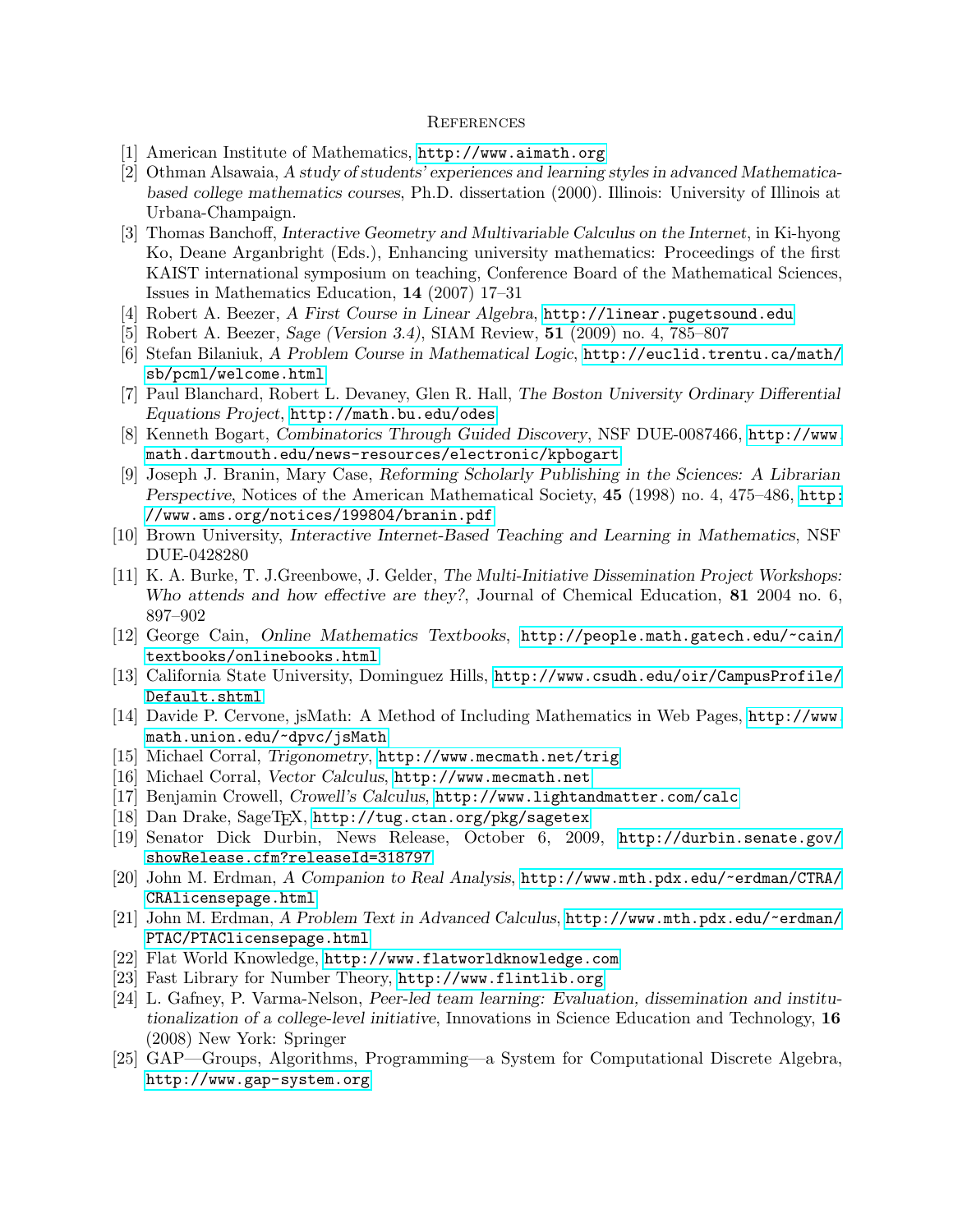- <span id="page-16-9"></span>[26] William Granville, David Joyner, Differential Calculus and Sage, [http://sage.math.](http://sage.math.washington.edu/home/wdj/teaching/calc1-sage) [washington.edu/home/wdj/teaching/calc1-sage](http://sage.math.washington.edu/home/wdj/teaching/calc1-sage)
- <span id="page-16-16"></span>[27] Charles M. Grinstead, J. Laurie Snell, Introduction to Probability, [http://www.dartmouth.](http://www.dartmouth.edu/~chance/teaching_aids/books_articles/probability_book/book.html) [edu/~chance/teaching\\_aids/books\\_articles/probability\\_book/book.html](http://www.dartmouth.edu/~chance/teaching_aids/books_articles/probability_book/book.html)
- <span id="page-16-18"></span>[28] Jason Grout, Ben Woodruff, Sage Worksheets for Multivariable Calculus, [http://orion.math.](http://orion.math.iastate.edu/grout/courses/calculus_iii/spring_2010/sage_worksheets) [iastate.edu/grout/courses/calculus\\_iii/spring\\_2010/sage\\_worksheets](http://orion.math.iastate.edu/grout/courses/calculus_iii/spring_2010/sage_worksheets)
- <span id="page-16-10"></span>[29] David Guichard, Whitman Calculus, <http://sites.google.com/site/whitmanmathematics>
- <span id="page-16-20"></span>[30] M.-L. Hassi, Empowering undergraduate students through mathematical thinking and learning, Safford-Ramus, K. (ed.), A Declaration of Numeracy: Empowering Adults through Mathematics Education, Proceedings of the 15th International Conference of Adults Learning Mathematics (ALM) (2009) 53–69. Lancaster, PA: DEStech Publications
- <span id="page-16-21"></span>[31] M.-L. Hassi, S. Laursen, Studying undergraduate mathematics: Exploring students' beliefs, experiences and gains, in S.L. Swars, D.W. Stinson, S. Lemons-Smith (Eds.), Proceedings of the 31st Annual Meeting of the North American Chapter of the International Group for the Psychology of Mathematics Education (PME-NA), (2009) 113–121. Atlanta, GA: Georgia State University.
- <span id="page-16-12"></span>[32] Jim Hefferon, Linear Algebra, <http://joshua.smcvt.edu/linearalgebra>
- <span id="page-16-1"></span>[33] M. Kathleen Heid, The technological revolution and the reform of school mathematics, American Journal of Education, 106 (1997) no. 1, 5–61
- <span id="page-16-2"></span>[34] M. Kathleen Heid, Michael T. Edwards, Computer algebra systems: revolution or retrofit for today's mathematics classrooms?, Theory into Practice, 40 (2001) no. 2, 128–136
- <span id="page-16-4"></span>[35] Hobart and William Smith Colleges, Java Components for Mathematics, NSF DUE-9950473, <http://math.hws.edu/javamath>
- <span id="page-16-5"></span>[36] Integer Matrix Library, <http://www.cs.uwaterloo.ca/~astorjoh/iml.html>
- <span id="page-16-7"></span>[37] Thomas W. Judson, Abstract Algebra: Theory and Applications, [http://abstract.](http://abstract.pugetsound.edu) [pugetsound.edu](http://abstract.pugetsound.edu)
- <span id="page-16-14"></span>[38] David Kohel, Cryptography, [http://echidna.maths.usyd.edu.au/~kohel/tch/Crypto/](http://echidna.maths.usyd.edu.au/~kohel/tch/Crypto/crypto.pdf) [crypto.pdf](http://echidna.maths.usyd.edu.au/~kohel/tch/Crypto/crypto.pdf)
- <span id="page-16-24"></span>[39] S. L. Laursen, M.-L. Hassi, Inquiring about inquiry: Progress on research and evaluation studies of Inquiry-Based Learning in undergraduate mathematics at four campuses, Presented at the Joint Mathematics Meetings, January 5–8, 2009, Washington, DC.
- <span id="page-16-22"></span>[40] S. Laursen, M.-L. Hassi, R. Crane, First findings from evaluation studies of the IBL Mathematics Projects, presented to the Legacy of R. L. Moore Conference, Austin, TX, July 16-18, 2009
- <span id="page-16-17"></span>[41] Jiří Lebl, Basic Analysis: Introduction to Real Analysis, <http://www.jirka.org/ra>
- <span id="page-16-13"></span>[42] Jiří Lebl, Notes on Diffy Qs: Differential Equations for Engineers, [http://www.jirka.org/](http://www.jirka.org/diffyqs) [diffyqs](http://www.jirka.org/diffyqs)
- <span id="page-16-3"></span>[43] David Leigh-Lancaster, et al., The 2007 Common Technology Free Examination for Victorian Certificate of Education (VCE) Mathematical Methods and Mathematical Methods Computer Algebra System (CAS), in M. Goos, R. Brown, K. Makar (Eds.), Proceedings of the 31st Annual Conference of the Mathematics Education Research Group of Australasia, 2008.
- <span id="page-16-19"></span>[44] S. E. Lewis, J. E. Lewis, Effectiveness of a workshop to encourage action: Evaluation from a post-workshop survey, Journal of Chemical Education, 83 (2006) no. 2, 299–304, [http:](http://pubs.acs.org/doi/abs/10.1021/ed083p299) [//pubs.acs.org/doi/abs/10.1021/ed083p299](http://pubs.acs.org/doi/abs/10.1021/ed083p299)
- <span id="page-16-23"></span>[45] Lightning Source, <http://www.lightningsource.com>
- <span id="page-16-8"></span>[46] David Lippman, Math in Society, <http://www.pierce.ctc.edu/dlippman/mathinsociety>
- <span id="page-16-6"></span>[47] M4RI, Linear Algebra over  $GF(2)$ , <http://m4ri.sagemath.org/performance.html>
- <span id="page-16-15"></span>[48] P.D. Magnus, forall X: An Introduction to Formal Logic, <http://www.fecundity.com/logic>
- <span id="page-16-0"></span>[49] Maplesoft, Maple, <http://www.maplesoft.com/Products/Maple>
- <span id="page-16-11"></span>[50] David B. Massey, Worldwide Differential Calculus, [http://www.centerofmath.org/](http://www.centerofmath.org/textbooks/diffcalc.html) [textbooks/diffcalc.html](http://www.centerofmath.org/textbooks/diffcalc.html)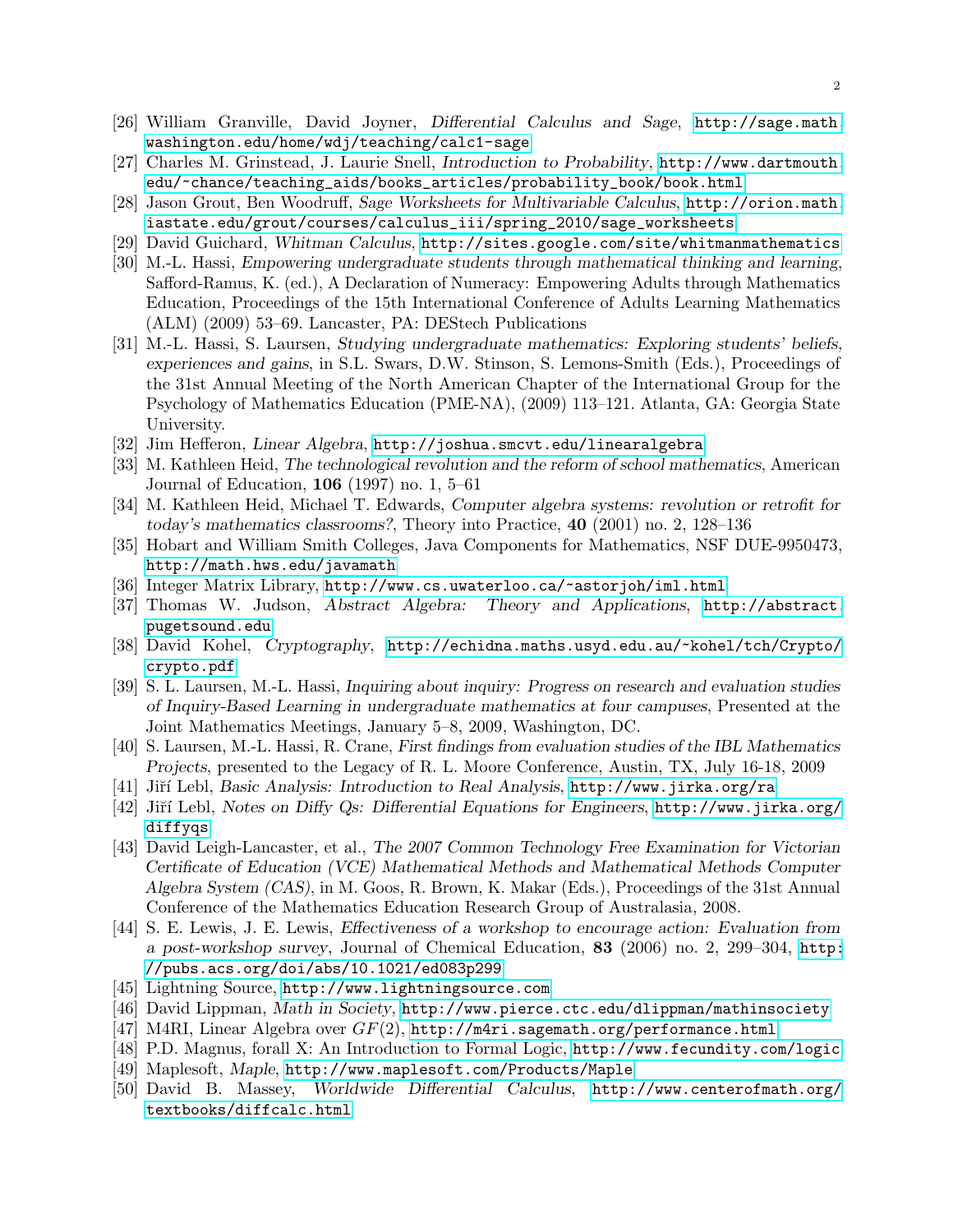- <span id="page-17-0"></span>[51] Maxima Wiki, The Macsyma Saga, [http://maxima-project.org/wiki/index.php?title=](http://maxima-project.org/wiki/index.php?title=The_Macsyma_Saga) [The\\_Macsyma\\_Saga](http://maxima-project.org/wiki/index.php?title=The_Macsyma_Saga)
- <span id="page-17-23"></span>[52] Barry Mazur, William Stein, What is Riemann's Hypothesis?, (NSF DMS-0653968), [http:](http://www.wstein.org/rh) [//www.wstein.org/rh](http://www.wstein.org/rh)
- [53] Lisa Murphy, Computer Algebra Systems in Calculus Reform, [http://mste.illinois.edu/](http://mste.illinois.edu/users/Murphy/Papers/CalcReformPaper.html) [users/Murphy/Papers/CalcReformPaper.html](http://mste.illinois.edu/users/Murphy/Papers/CalcReformPaper.html)
- <span id="page-17-7"></span>[54] National Institutes of Health, Public Access Policy, <http://publicaccess.nih.gov>
- <span id="page-17-4"></span>[55] The Ohio State University, Calculus & Mathematica, [http://socrates.math.ohio-state.](http://socrates.math.ohio-state.edu) [edu](http://socrates.math.ohio-state.edu)
- <span id="page-17-6"></span>[56] Open Knowledge Foundation, Open Text Book, [http://www.opentextbook.org/category/](http://www.opentextbook.org/category/maths) [maths](http://www.opentextbook.org/category/maths)
- <span id="page-17-2"></span>[57] Jeanette R. Palmiter, Effects of computer algebra systems on concept and skill acquisition in calculus. Journal for Research in Mathematics Education, 22 (1991) no. 2, 151–156
- <span id="page-17-3"></span>[58] K. Park, K. J. Travers, A comparative study of a computer-based and a standard college first-year calculus course., in Kaput, J. et al., Research in collegiate mathematics education, Vol. 2. American Mathematical Society, Providence, RI (ISBN 0-8218-0382-4). 155-174 (1996).
- <span id="page-17-22"></span>[59] Steven Pav, Numerical Analysis, <http://scicomp.ucsd.edu/~spav/pub/numas.pdf>
- <span id="page-17-24"></span>[60] John Perry, Mathematical Computing, MAT 305, University of Mississippi, [http://www.math.](http://www.math.usm.edu/perry/mat305fa09/index.html) [usm.edu/perry/mat305fa09/index.html](http://www.math.usm.edu/perry/mat305fa09/index.html)
- <span id="page-17-16"></span>[61] Python Website, Python, <http://www.python.org>
- <span id="page-17-18"></span>[62] Python Website, Python Success Stories, <http://www.python.org/about/success>
- <span id="page-17-17"></span>[63] Python Wiki, Numeric and Scientific Packages, [http://wiki.python.org/moin/](http://wiki.python.org/moin/NumericAndScientific) [NumericAndScientific](http://wiki.python.org/moin/NumericAndScientific)
- <span id="page-17-10"></span>[64] The R Project for Statistical Computing, <http://www.r-project.org>
- <span id="page-17-1"></span>[65] REDUCE, A portable general-purpose computer algebra system. [http://reduce-algebra.](http://reduce-algebra.sourceforge.net) [sourceforge.net](http://reduce-algebra.sourceforge.net)
- [66] Sage Notebook Server, <http://www.sagenb.org>
- <span id="page-17-14"></span>[67] Sage Server (public), Hungary, <http://sage.math.u-szeged.hu>
- <span id="page-17-13"></span>[68] Sage Server (public), Korea, <http://sagenb.kaist.ac.kr>
- <span id="page-17-12"></span>[69] Sage Server, cell phone interface, Sungkyunkwan University, Korea, [http://math1.skku.ac.](http://math1.skku.ac.kr/wap_html) [kr/wap\\_html](http://math1.skku.ac.kr/wap_html)
- <span id="page-17-15"></span>[70] Sage Wiki, Sage Notebook Servers, <http://wiki.sagemath.org/sagenb>
- <span id="page-17-9"></span>[71] Governor Arnold Schwarzenegger, Press Release, Free Digital Textbook Initiative, [http://gov.](http://gov.ca.gov/press-release/12225) [ca.gov/press-release/12225](http://gov.ca.gov/press-release/12225)
- <span id="page-17-11"></span>[72] SciPy, Scientific Tools for Python, <http://www.scipy.org>
- <span id="page-17-25"></span>[73] G. R. Sell, A review of research-based literature pertinent to an evaluation of workshop programs and related professional development activities for undergraduate faculty in the sciences, mathematics and engineering, report commissioned by SRI International as part of an evaluation for the Undergraduate Faculty Enhancement (UFE) program for the National Science Foundation, (1998) (Available from the author)
- <span id="page-17-19"></span>[74] William Stein, Elementary Number Theory: Primes, Congruences, and Secrets, Undergraduate Texts in Mathematics, 2009, Springer-Verlag, <http://modular.math.washington.edu/ent>
- <span id="page-17-5"></span>[75] William Stein et al., Sage Mathematics Software (Version 4.3), <http://www.sagemath.org>
- <span id="page-17-20"></span>[76] Carl Stitz, Jeff Zeager, Free College Algebra Book, [http://www.stitz-zeager.com/College\\_](http://www.stitz-zeager.com/College_Algebra_Book/Free_College_Algebra_Book_Download.html) [Algebra\\_Book/Free\\_College\\_Algebra\\_Book\\_Download.html](http://www.stitz-zeager.com/College_Algebra_Book/Free_College_Algebra_Book_Download.html)
- <span id="page-17-26"></span>[77] Student Assessment of their Learning Gains (SALG), <http://www.salgsite.org>
- <span id="page-17-21"></span>[78] Gilbert Strang, Calculus, [http://ocw.mit.edu/ans7870/resources/Strang/strangtext.](http://ocw.mit.edu/ans7870/resources/Strang/strangtext.htm) [htm](http://ocw.mit.edu/ans7870/resources/Strang/strangtext.htm)
- <span id="page-17-8"></span>[79] The Student PIRGs, Open Textbook Catalog, [http://www.studentpirgs.org/open](http://www.studentpirgs.org/open-textbooks/catalog)[textbooks/catalog](http://www.studentpirgs.org/open-textbooks/catalog)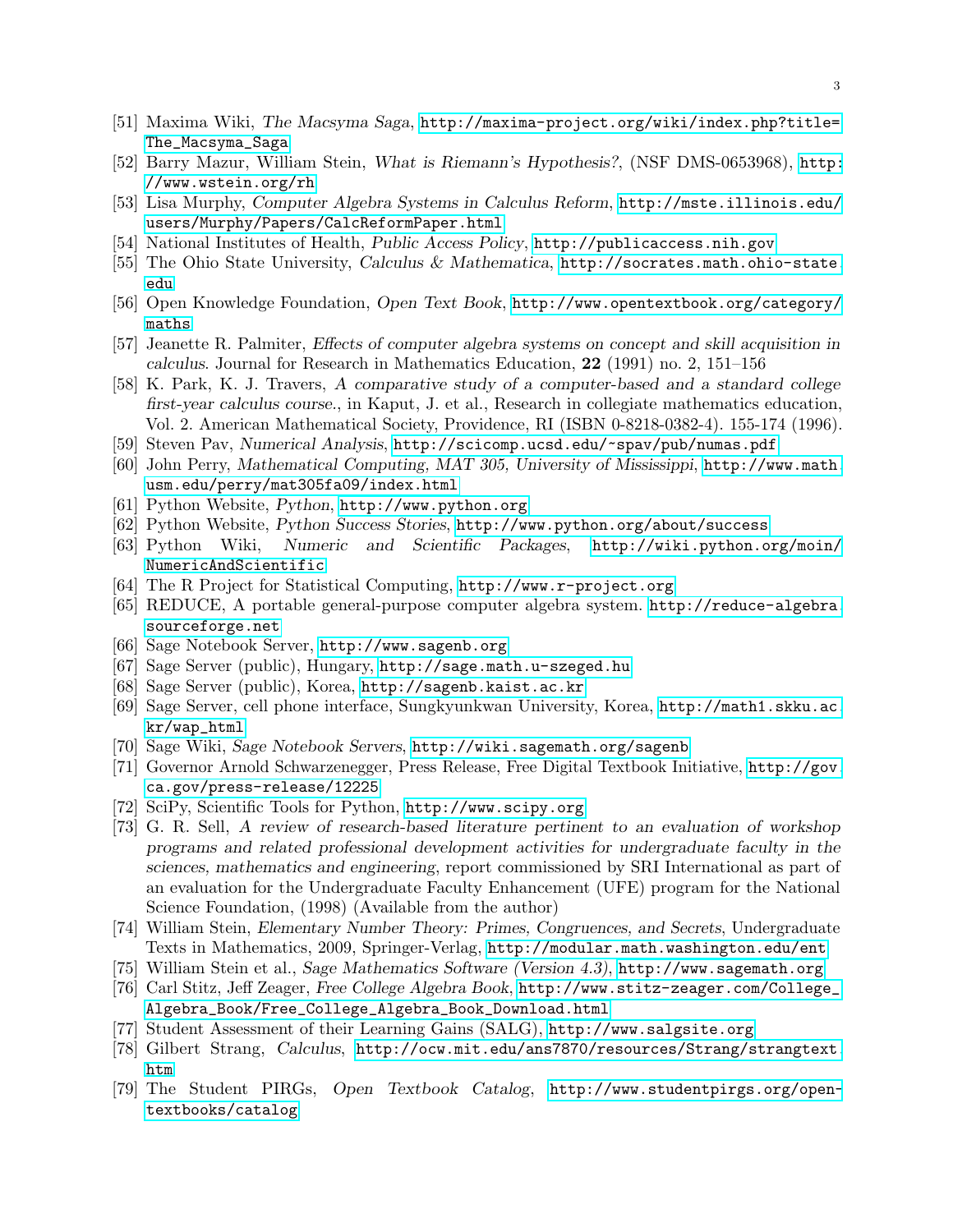4

- <span id="page-18-9"></span>[80] Sun Microsystems, VirtualBox, <http://www.virtualbox.org>
- <span id="page-18-1"></span>[81] David Tall, David Smith, Cynthia Piez, Technology and Calculus, in M. K. Heid, G. Blume (Eds.), Research on Technology and the Teaching and Learning of Mathematics: Vol. 1, Research Syntheses, 1 (2008) 207–258. Greenwich, CT: Information Age Publishing, Inc.
- <span id="page-18-7"></span>[82] TEX4ht: LATEX and TEX for Hypertext, <http://www.cse.ohio-state.edu/~gurari/TeX4ht>
- <span id="page-18-8"></span>[83] H. Thiry, S. L. Laursen, A.-B. Hunter, Professional development needs and outcomes for education-engaged scientists: A research-based framework and its application, Journal of Geoscience Education, 56 (2008) no. 3, 235–246.
- <span id="page-18-6"></span>[84] TinyMCE JavaScript Editor, <http://tinymce.moxiecode.com>
- <span id="page-18-4"></span>[85] Textbook Revolution, [http://textbookrevolution.org/index.php/Book:Lists/Subjects/](http://textbookrevolution.org/index.php/Book:Lists/Subjects/Mathematics) [Mathematics](http://textbookrevolution.org/index.php/Book:Lists/Subjects/Mathematics)
- <span id="page-18-2"></span>[86] University of Illinois at Urbana-Champaign, Calculus & Mathematica, [http://www-cm.math.](http://www-cm.math.uiuc.edu) [uiuc.edu](http://www-cm.math.uiuc.edu)
- <span id="page-18-5"></span>[87] Washington State Board for Community and Technical Colleges, Washington State Student Completion Initiative, [http://www.sbctc.ctc.edu/college/e\\_studentcompletioninitiative.](http://www.sbctc.ctc.edu/college/e_studentcompletioninitiative.aspx) [aspx](http://www.sbctc.ctc.edu/college/e_studentcompletioninitiative.aspx)
- <span id="page-18-3"></span>[88] White House Office of Science and Technology Policy, Public Consultation on Public Access Policy, [http://www.whitehouse.gov/blog/2009/12/09/ostp-launch-public-forum](http://www.whitehouse.gov/blog/2009/12/09/ostp-launch-public-forum-how-best-make-federally-funded-research-results-available-f)[how-best-make-federally-funded-research-results-available-f](http://www.whitehouse.gov/blog/2009/12/09/ostp-launch-public-forum-how-best-make-federally-funded-research-results-available-f)
- <span id="page-18-0"></span>[89] Wolfram Research, Mathematica, [http://www.wolfram.com/products/mathematica/index.](http://www.wolfram.com/products/mathematica/index.html) [html](http://www.wolfram.com/products/mathematica/index.html)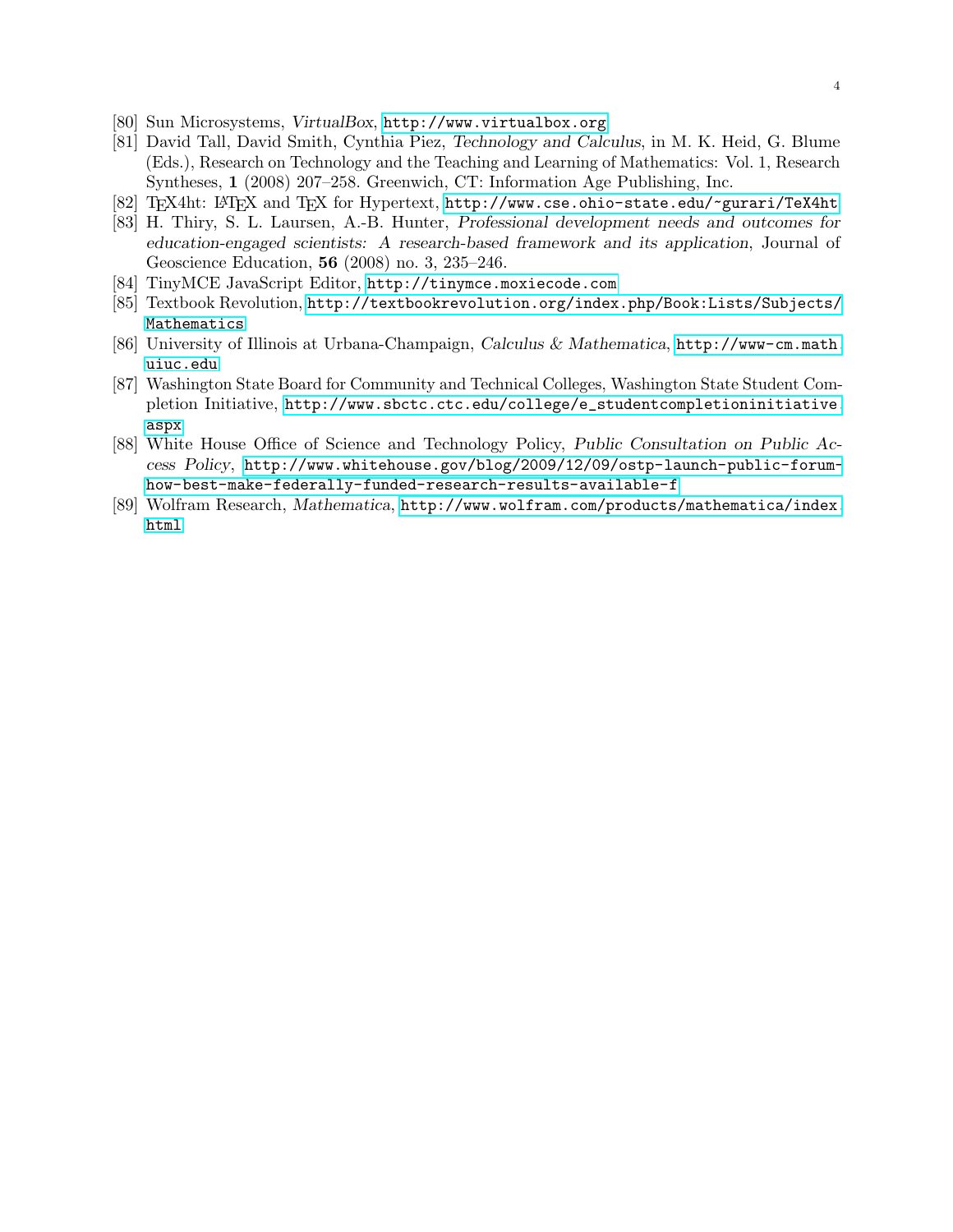# utmost Supplementary Documentation: Sage Notebook Screenshot



Screenshot of the current Sage notebook running in Firefox on Windows